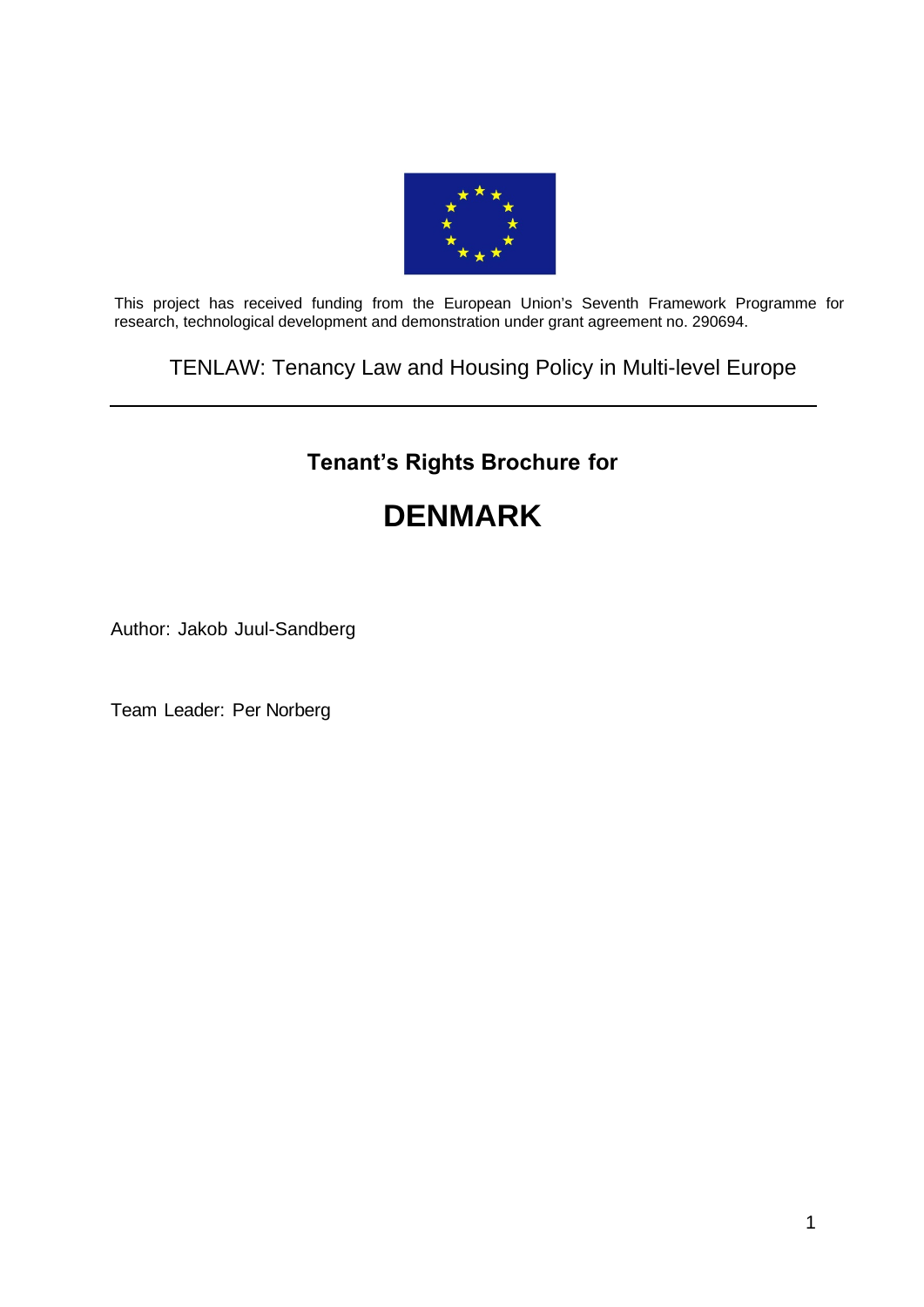# **Summary of Contents**

- **1. Introductory information**
- **2. Looking for a place to live**
	- **2.1. Rights of the prospective tenant**
	- **2.2. The rental agreement**
- **3. During the tenancy**
	- **3.1. Tenant's rights**
	- **3.2. Landlord's rights**
- **4. Ending the tenancy**
	- **4.1. Termination by the tenant**
	- **4.2. Termination by the landlord**
	- **4.3. Return of the deposit**
	- **4.4. Adjudicating a dispute**
- **5. Additional information**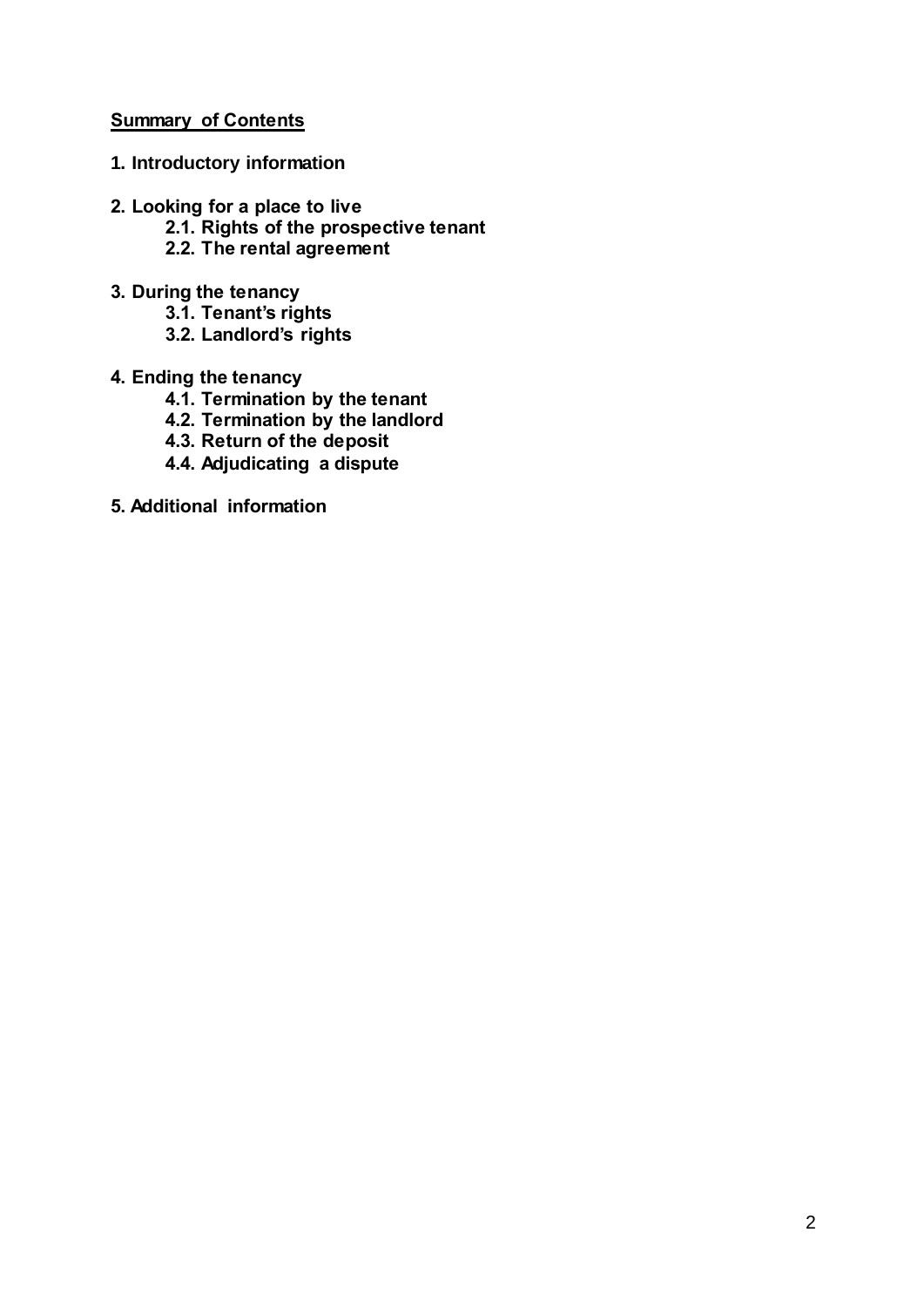# **1. Introductory information**

#### **Give a very brief introduction on the national rental market**

#### o **Current supply and demand situation**

The approximate number of households in Denmark today (2012) is 2,5 million. There were 465,210 private rented dwellings in 2010. There are also a total of approx. 595,000 social rented dwellings.

There is no general shortage of housing in Denmark. In the major urban areas, particularly Copenhagen, there is strong demand for attractive rented housing and for low-cost rented housing, but does not mean that there is no general shortage of housing. Studies say that in some areas there might be an increasing rental demand from more persons of higher ages who need rental dwellings. Furthermore, increasing rental demand from earlier separation of children from their parents and an increasing tendency towards more single living has emerged. As a result there might be a demand for more rental housing in the future. Declining building activity in the resent years could also course demands for more rental housing in general on a longer perspective.

This also means that in general it is not possible to rent out homes in low standards or otherwise very poor quality.

#### o **Main current problems of the national rental market from the perspective of tenants**

The main current problems for the tenant in general might be finding a dwelling close to where he is working or studying – at an affordable price. Especially students wanting to live in the biggest cities close to the universities can face problems finding a good apartment of a decent size, that they are able to pay for.

Also unemployed people and people with low incomes in general might also find it difficult to find a place to live at a price they can afford.

The legislation on the rental market can be difficult to understand. The rules on rent regulation/rent control are in many ways difficult to understand and interpret. It is not possible for lay people to properly calculate the maximum rent applicable to a particular tenancy. This is the cause of many legal disputes, which must be resolved by the judicial system. The same problem arises as a result of contradictory and inadequate statutes - including a number of troublesome transitional rules - many of which have been in operation for a long period of time.

The courts (and to some extend the Rent Tribunals) play an important gap-filling role and solve some of the problems arising out of inadequate and sometimes contradictory rules. This is also causing problems for tenants in general, because it can be difficult to find out, what their actual right and obligations are. This often causes problems in the relationship between the tenant and the landlord.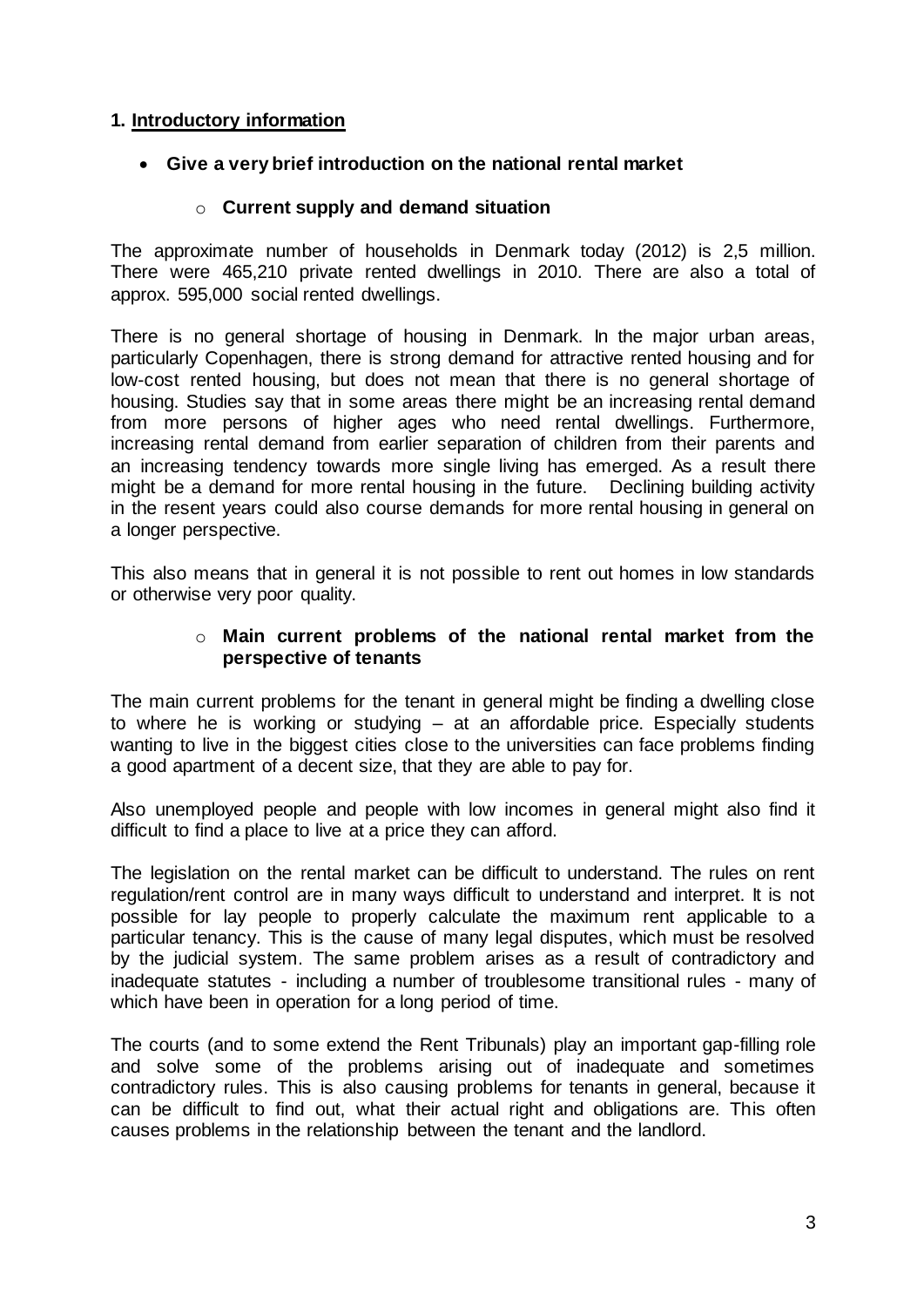# o **Significance of different forms of rental tenure**

#### **Private renting**

The private renting sector is defined as not directly subsidies properties owned mostly by private landlords or investment companies. Regardless of property type or the number of residential tenancies (and other factors in general), private sector rental housing is regulated by the Rent Act and the Housing Regulation Act.

The private rental housing stock encompasses housing in three main types of property:

1) Housing in actual private sector rental properties owned by professional landlords, 2) Rented owner apartments (condominiums) and single-family detached houses of

various sizes owned by not professionals

3) Rented cooperative housing

A quarter of all private sector rented housing consists of rented owner apartments (condominiums) often owned by a not professional landlord.

#### **"Housing with a public task" (e.g. dwellings offered by housing associations, public bodies etc.)**

Within the rented housing market, there are also a total of approx. 595,000 social rented dwellings. These dwellings fall under a category of rented houses that can be called "social housing". Social housing is found in the non-profit rental housing sector that takes approx. 45 per cent of the rental market. Non-profit housing covers more than "pure" social housing though. It is supposed to be subsidized housing for the low and middle-income groups, and was one of the gems of the post-war "Danish Social Democratic welfare state".

The Danish social housing sector comprises a total of approx. 700 social housing organisations with 7,500 divisions (estates) in total, all of which are run on a nonprofit basis. These organisations and division owns and run the houses on the basis of a residents' democracy. In 2012 488,000 social dwellings are family dwellings, while 77,000 and approximately 30,000 are dwellings for the elderly and dwellings for young persons respectively.

#### o **Some general recommendations to foreigners on how to find a rental home (including any specificities with respect to the position of foreigners on the national rental market)**

Finding advertising for free rental homes in Denmark is not difficult. Landlords in general use the internet to find tenants (and vice versa). Some websites offer help (in English) on what to do and how  $-$  e.g.:

<http://www.boligportal.dk/en/>

<http://studyindenmark.dk/live-in-denmark/housing-1/how-to-find-housing>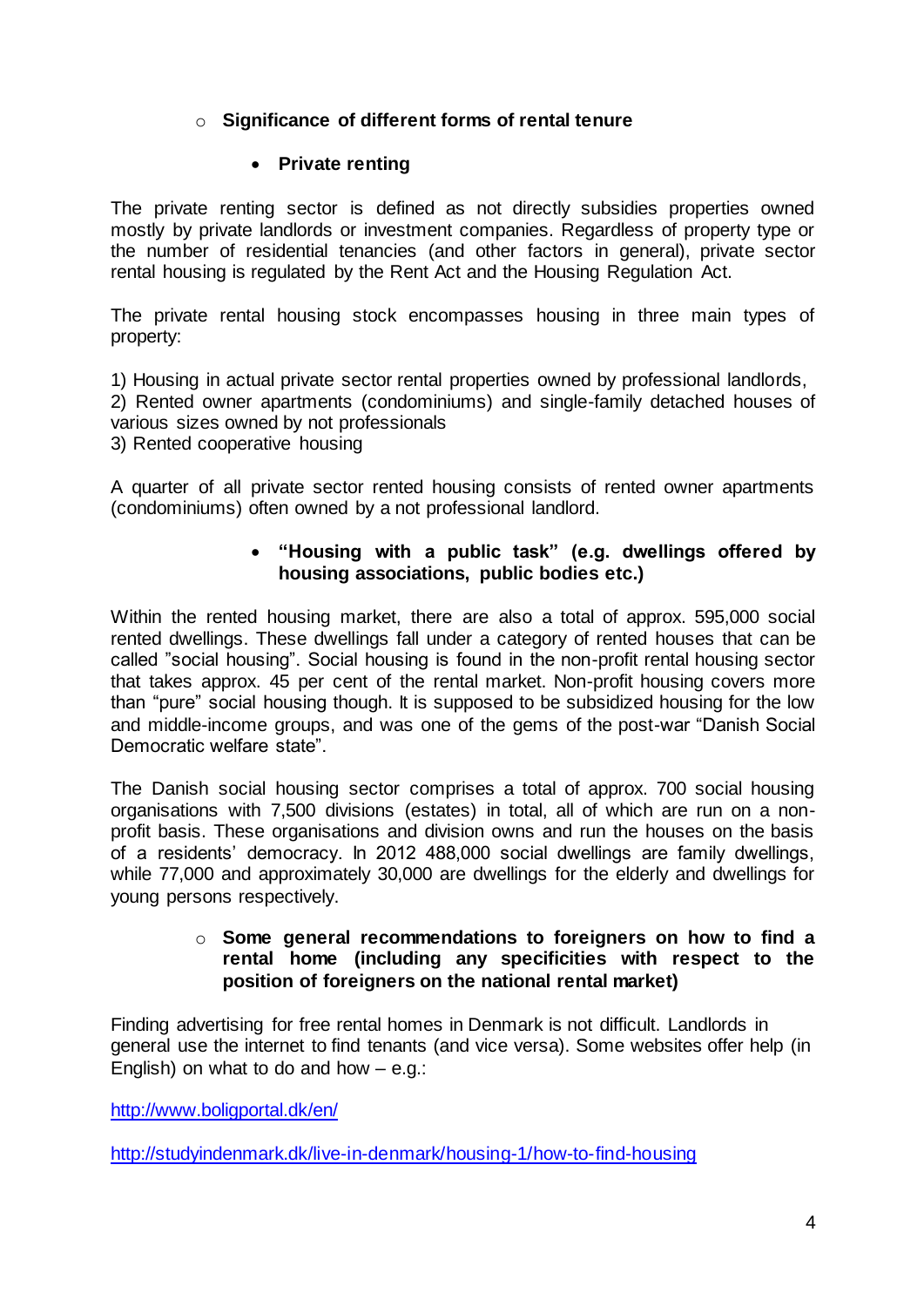[http://www.justlanded.com/english/Denmark/Denmark-Guide/Housing-](http://www.justlanded.com/english/Denmark/Denmark-Guide/Housing-Rentals/Rental-agreements-in-Denmark)[Rentals/Rental-agreements-in-Denmark](http://www.justlanded.com/english/Denmark/Denmark-Guide/Housing-Rentals/Rental-agreements-in-Denmark)

As stated above it can be difficult to find a rental home at an affordable price in some parts of Denmark. Foreigners must be aware of the fact that some flats are fraudulently advertised on the internet as rental offers by swindlers to whom the flats do not belong. Especially in the largest cities in the summer when a lot of young people including foreigners are looking for a place to live – often because they are going to study at the university or other education institutions. A typical example is where a person pretending to be a landlord, after showing an apartment to a potential tenant, demands a deposit in cash or into a bank account before a contract is being signed. Often the "landlord" makes this deal on the same apartment with a lot of desperate potential tenants.

Discrimination of foreigners on the rental market is not documented as a common problem.

#### o **Main problems and "traps" (circa 5) in tenancy law from the perspective of tenants**

• The main difficulty for a tenant in Denmark (no matter whether you are a Dane or a foreigner) is to figure out the rent regulation system. It is very hard to determine if the rent which the landlord demands is in accordance with the regulation in the Rent Act and/or the Housing Regulation Act. Not even the landlord might know if he is charging the rent in accordance with the regulation.

• Payment for no other utility than specifically stated in the Rent act can be claimed by the landlord. Some landlords (and tenants) are not aware of this, and this often causes disputes, when the tenant denies paying after seeking advice from legal experts or going to the Rent Tribunal.

• Some landlords are now willing to maintain their properties regularly. This means that some tenant have to live in dwellings that are not maintained properly, which might cause health problems for the tenant in some way. The only way for the tenant to force the landlord to maintain the property is by taking his claim to the Rent Tribunal and this might take some time before the case is handled, which can be unsatisfactory for the tenant who has to live in a dwelling with defects for a longer period of time.

• A landlord's right to terminate contracts is (very) restricted. Only when stated specifically in the Rent Act, the landlord can terminate the contract. Cases on right- or wrongful termination are often tried before the Housing Court, sometimes because it can be very doubtful whether the landlord has an actual right to terminate the contract.

• Some tenants also face problems with the landlord when moving out. Often the tenant and the landlord have disagreements on the tenants right go get his deposit back. This is often due to the fact that it is not always easy to state from the tenancy contract to what extend the tenant must pay for maintenance or breach of contract, when moving out. Sometimes the tenant even face problems getting his deposit back just because the landlord is not willing to pay back the money.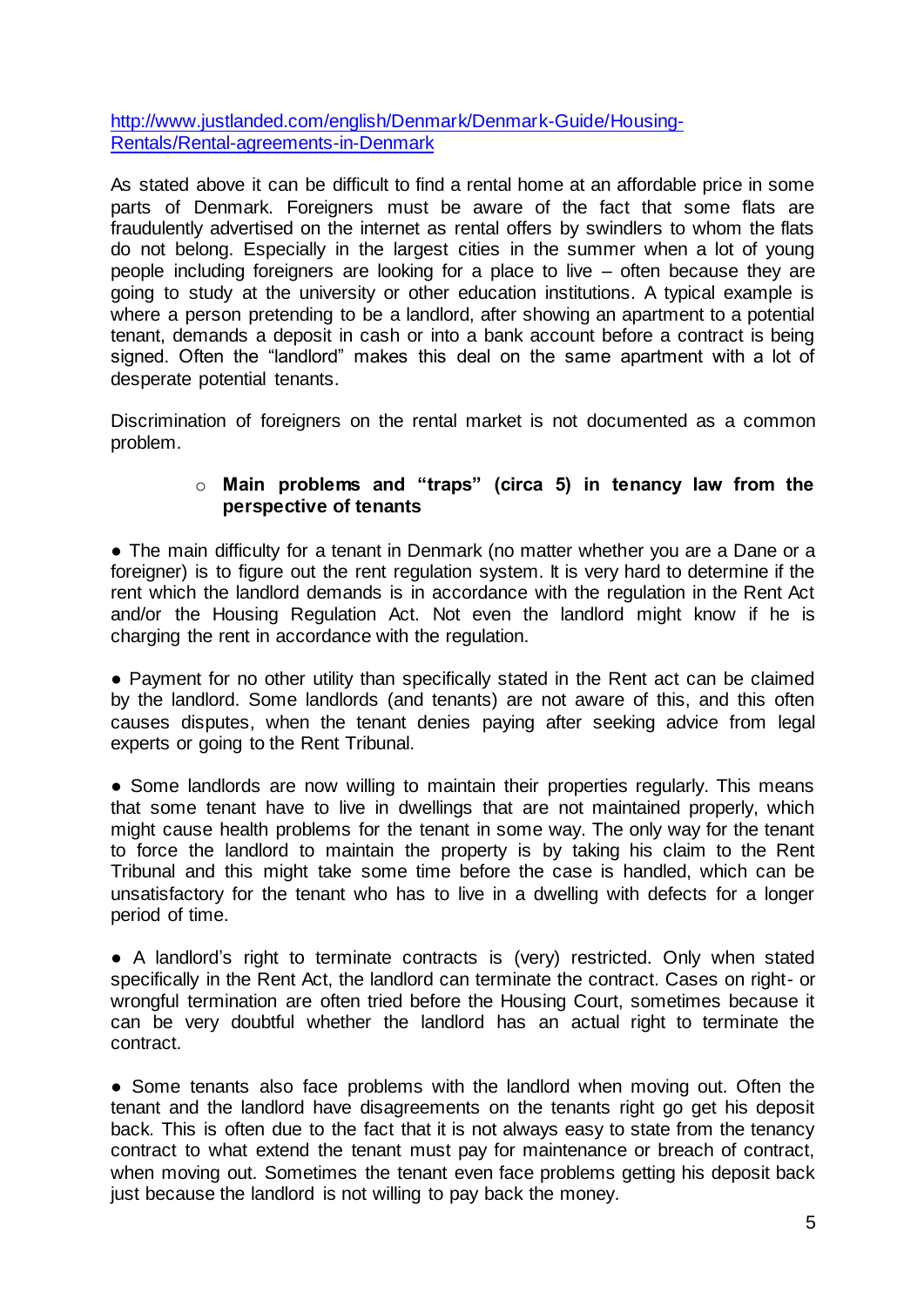**Compile a very brief section of "***Important legal terms related to tenancy law***" by quoting their original in the national language** 

| <b>English term</b>              | Danish (original) term            |
|----------------------------------|-----------------------------------|
|                                  |                                   |
| Administration of Justice Act    | Retsplejeloven                    |
| <b>Bailiffs Court</b>            | Fogedretten                       |
| Bankruptcy                       | <b>Konkurs</b>                    |
| Compulsory purchase              | Ekspropriation                    |
| Condominium                      | Ejerlejlighed                     |
| Cost-based rent                  | Omkostningsbestemt leje           |
| Consumer protection              | Forbrugerbeskyttelse              |
| Deposit                          | Depositum                         |
| Energy performance certificate   | Energimærke                       |
| Energy saving measures           | Energibesparende foranstaltninger |
| <b>Estate Agent</b>              | Ejendomsmægler                    |
| Eviction                         | <b>Udsættelse</b>                 |
| Fixed-term tenancy agreement     | Tidsbegrænset lejekontrakt        |
| Free legal aid                   | Fri proces                        |
| <b>Housing Court</b>             | <b>Boligretten</b>                |
| Housing co-operative             | Andelsboligforening               |
| Household                        | Husstand                          |
| Housing Regulation Act           | Boligreguleringsloven             |
| Improvements                     | Forbedringer                      |
| Landlord                         | Udlejer                           |
| Maintenance                      | Vedligeholdelse                   |
| Mandatory                        | Præceptiv                         |
| Market rent                      | Markedsleje                       |
| Mixed properties                 | Blandede lejemål                  |
| "Money liability"                | Pligtig pengeydelse               |
| Period of notice                 | Opsigelsesperiode                 |
| Pre-emption                      | Fortrinsret                       |
| Regulated municipalities         | Reguleret kommune                 |
| <b>Rent Act</b>                  | Lejeloven                         |
| Rent regulation                  | Huslejeregulering                 |
| <b>Rent Tribunal</b>             | Huslejenævn                       |
| <b>Retention rights</b>          | Tilbageholdsret                   |
| Rules of proper conduct          | God skik og orden regler          |
| Set off                          | Modregning                        |
| "Small properties"               | Små huse                          |
| Social Housing Act               | Almenlejeloven                    |
| Stepwise rent increase           | Trappeleje                        |
| Sub-letting                      | Fremleje                          |
| Tenant                           | Lejer                             |
| Tenancy Agreement                | Lejekontrakt                      |
| "Thoroughly improved" apartments | Gennemgribende forbedrede         |
| lejemål                          |                                   |
| Unregulated municipalities       | Uregulerede kommuner              |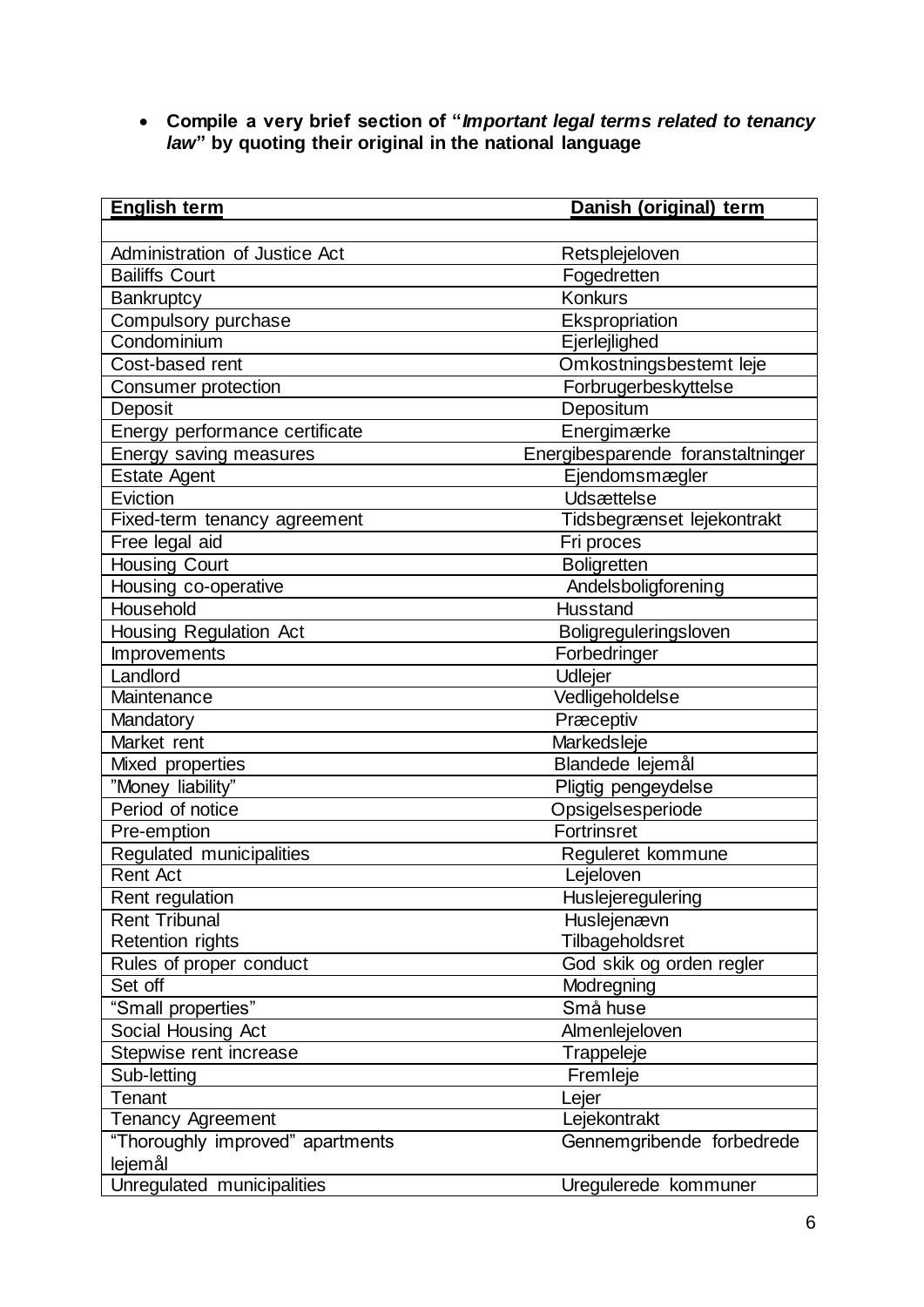| Urban renewal         | <b>Byfornyelse</b> |
|-----------------------|--------------------|
| Value of the premises | Det lejedes værdi  |

# **2. Looking for a place to live**

# **2.1. Rights of the prospective tenant**

#### **What bases for discrimination in the selection of tenants are allowed/ prohibited? What about, for example, status as a foreigner, student, unmarried partner, or person with a short-term work contract?**

The landlord in the private renting sector is free to choose whoever he prefers as a tenant. He can reject anybody as a tenant out of a general antipathy towards the person in question, his choice of domestic animals, appearance etc., provided that the rejection cannot be qualified as discrimination.

If the landlord rejects any tenant e.g. because of his religion or ethnic origin, this may constitute a breach of the Discrimination Act and may further be contrary to the Act on equal treatment of persons irrespective of racial or ethnic origin. It will be difficult for the tenant to prove that a rejection is caused by discrimination issues, because the landlord has no obligation to give the tenant any reason for the rejection.

#### **What kinds of questions by the landlord are allowed (e.g. on sexual orientation, intention to have children etc.)? If a prohibited question is asked, does the tenant have the right to lie?**

There is no direct legislation on these issues. Agreements between landlords and tenants must not violate the fundamental rights laid down by the Constitution, the Discrimination Act or the Equal Treatment Act. This also means that the landlord cannot ask questions that might cause a violation of these rights before entering in to a contract with a potential tenant. Questions on sexual orientation etc. are therefore prohibited, but it will be difficult for the tenant to prove that there has been a violation. The best advice to tenants is not to answer the questions (and find another place to rent).

If the tenant lies when asked these questions, it will not be considered as a breach of contract.

# **Is a "reservation fee" usual and legal (i.e. money charged by the landlord to allow the prospective tenant to participate in the selection process)?**

No. This is not legal.

No fee for either being part of the selection or for the conclusion can be charged. In connection with the letting of premises for residential purposes, the provision of such tenancies or the exchange of flats, it is not permitted to receive or charge a fee from the tenant, nor to require the tenant to enter into another contract which is not part of the tenancy agreement. If a fee is charges, the tenant can make a claim to get it back. The landlord can even be punished in court for charging such fees.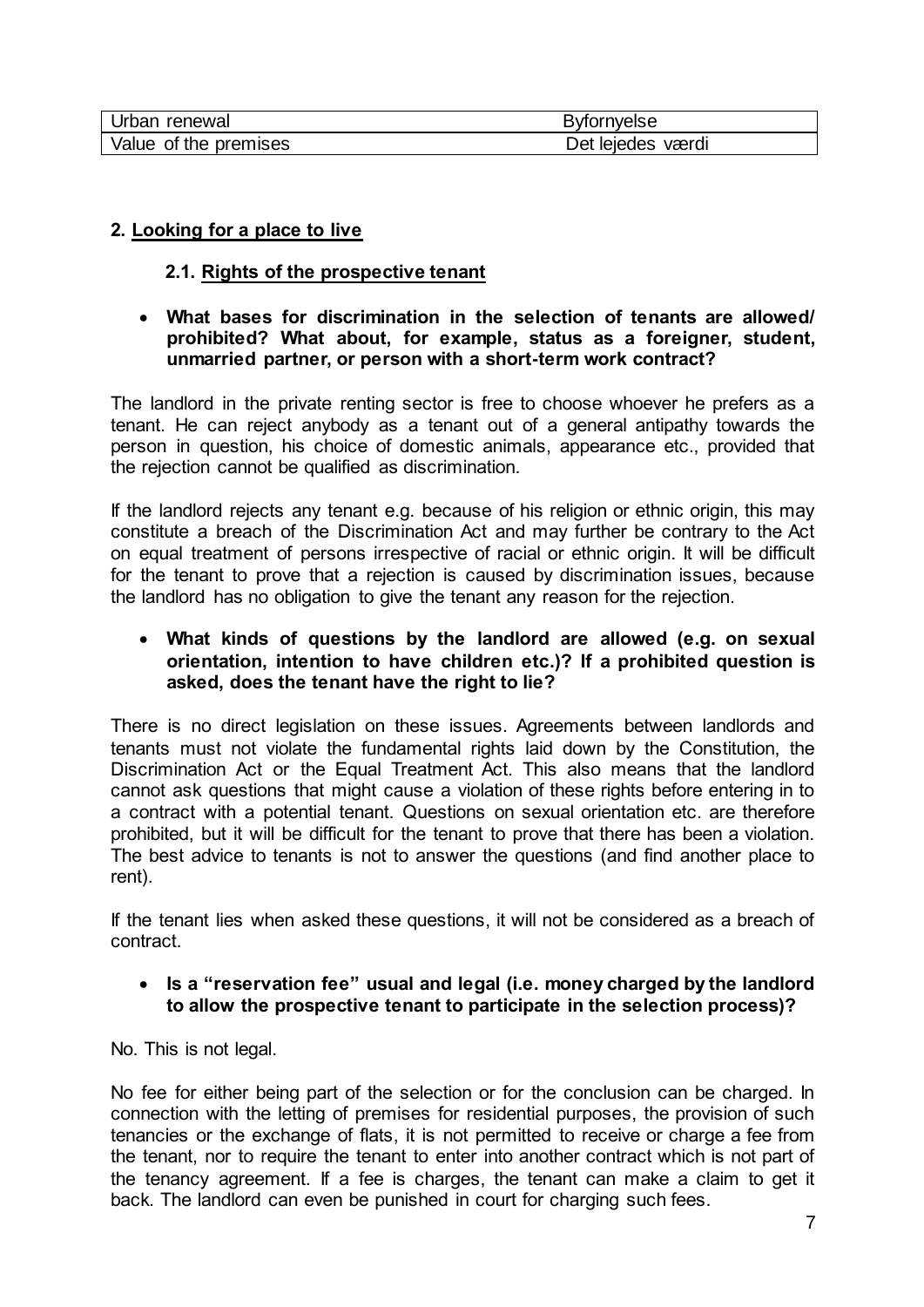### **What kinds of checks on the personal and financial status of the tenant are usual and legal (e.g. the landlord requiring an independent credit report)?**

Some landlords try to "screen" potential tenants on the internet or ask the potential tenants (directly or indirectly) for information about their financial status, and some landlords probably try to keep some sort of registration of former tenants as well.

The landlord could in principle ask for a salary statement, this is legal but it is not common. Most tenants would find it intimidating, but if the tenant refuse to give the potential landlord the information, he risk not getting the apartment in question.

#### **What is the role of estate agents in assisting the tenant in the search for housing? Are there other bodies or institutions assisting the tenant in the search for housing?**

The role of estate agents in relation to the letting of apartments is limited. In some cases, however, the agent will act as mediator for the landlord and be in charge of negotiations with potential tenants. Some landlords advertise through estate agents and in such cases, the tenant can contact the estate agent, who most likely will be interested in helping the tenant. But the tenant must be aware of the fact that the estate agent is representing the landlord, and the agent therefore tries to get a contract that is attractive for the landlord.

Some websites live from advertising of rental homes. A potential tenant will be able to buy services (access) from these sites. This is often the easiest way to gather information on vacant apartments and it is not expensive.

In Social Housing the dwellings are allocated on the basis of waiting lists administered by the owners of the properties. There might be restrictions on, who can get on this waiting list, and the lists are very long when it comes to the most attractive apartments. The best advice is to contact the owner of the property to find out whether it is possible to get on the list and to find out for how long it will last before it is possible to get an apartment offered.

#### **Are there any accessible "blacklists" (or equivalent mechanisms) of bad landlords/tenants? Is there a system for rating and labelling preferred landlords/tenants?**

The landlord can gather and keep information about his tenants until they move. It is not legal to share information about tenants or former tenants electronically or otherwise. This is due to data protections grounds.

In general the tenants' only way to get knowledge about landlords is word of mouth. There are no registrations on (former) "swindler" landlords. If a tenant becomes a member of a tenants' association, the association will give the tenant advice on bad landlords, who they know off, but they do not keep "official" lists or labelling systems. Through general searches on the internet potential tenants might also be able to find information on tenants who has good or bad experiences with their (former)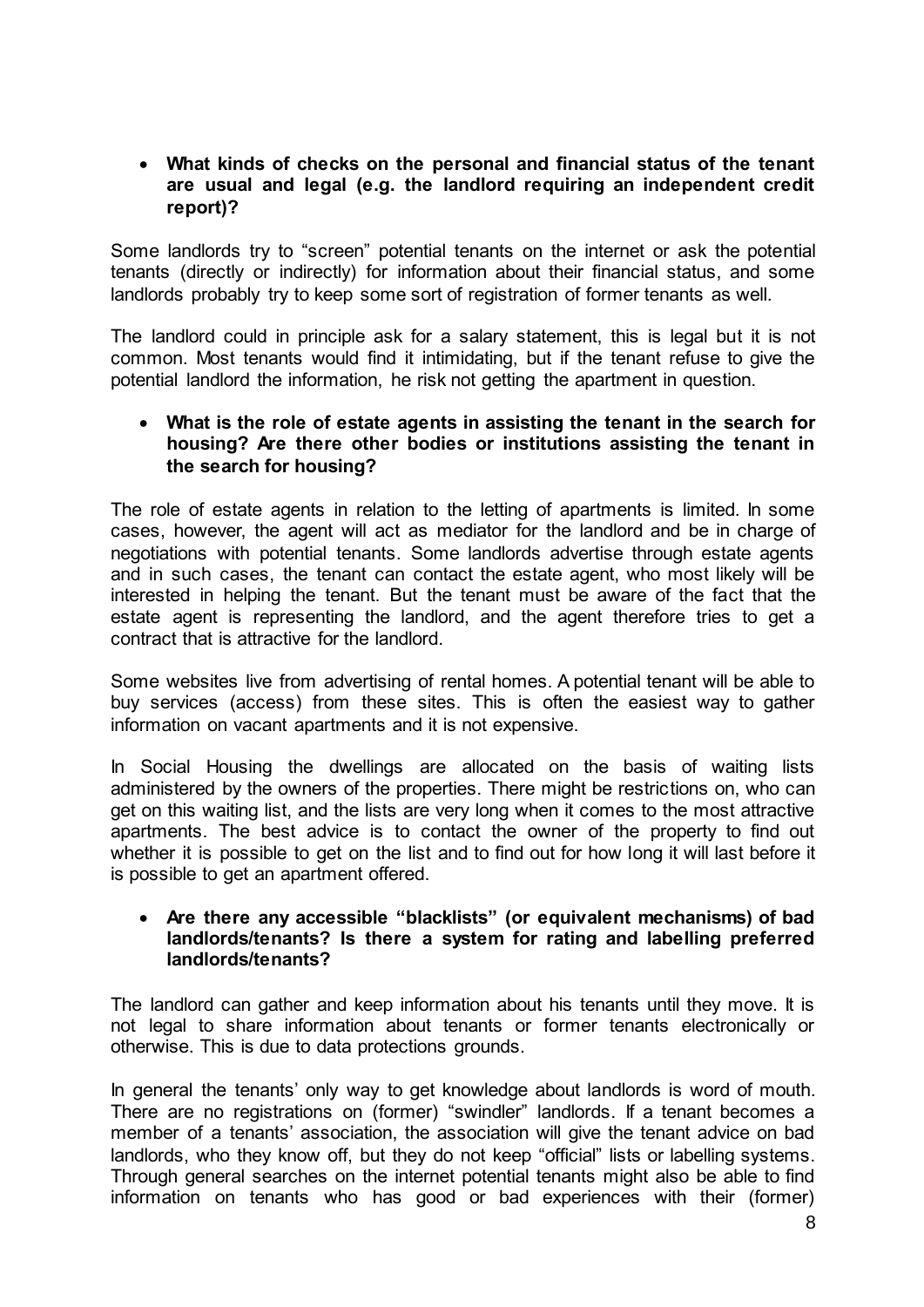landlords.

# **2.2. The rental agreement**

 **What are the requirements for a valid conclusion of a rental contract (is written form necessary; is registration necessary and if yes, what kinds of fees apply lawfully)?**

There are no general requirements. All kinds of written or even oral agreements are binding and valid as long as they give sufficient evidence of the existence of a tenancy agreement, then nothing else is required. To get a contract in writing is recommendable though.

If the agreement is not in writing the Rent Act applies. This means that a tenancy agreement shall be deemed to have been concluded subject to the provisions of the Rent Act unless otherwise provided in the agreement.

No fee for the conclusion has to be paid. It is not permitted to receive or charge a fee from the tenant, or to require the tenant to enter into another contract which is not part of the tenancy agreement.

Registration in the Land Registry is not obligatory. Under the Rent Act, the fundamental rights of tenants are enforceable against anyone without registration. If the landlord sells the property the new owner will be the landlord automatically and the contract cannot be changed. This means e.g. that if the (former) landlord has charged a higher rent than allowed, the tenant can make his claim against the new landlord – even if the landlord is in good faith. It makes no difference whether the tenant has moved away before the property is sold. But on termination of the tenancy contract though, any proceedings to enforce the tenant's claims shall be commenced within 12 months from the date of termination.

If the tenant has been granted special rights – better than what is stated in the Rent Act e.g. a prolonged period of notice or an agreement on no rent increase – the tenant has to register the tenancy agreement in in the Land Registry in order to be protected against any new owners and the creditors of the landlord.

### **What is the mandatory content of a contract?** o **Which data and information must be contained in a contract?**

There is no mandatory content. A tenancy agreement does not require a specific form or content. The only formal (mandatory) requirements are found in the Rent Act sections 4 to section 7, and some of the rules only apply to contracts on certain premises.

These also means that if a contract is oral only, the tenancy agreement will be deemed to have been concluded subject to the provisions of the Rent Act unless otherwise provided in the agreement can be proved by the landlord. If the Rent Act gives the opportunity to choose between different possibilities or if the Rent Act (or the Housing Regulation Act) demands certain specifications in the contract, the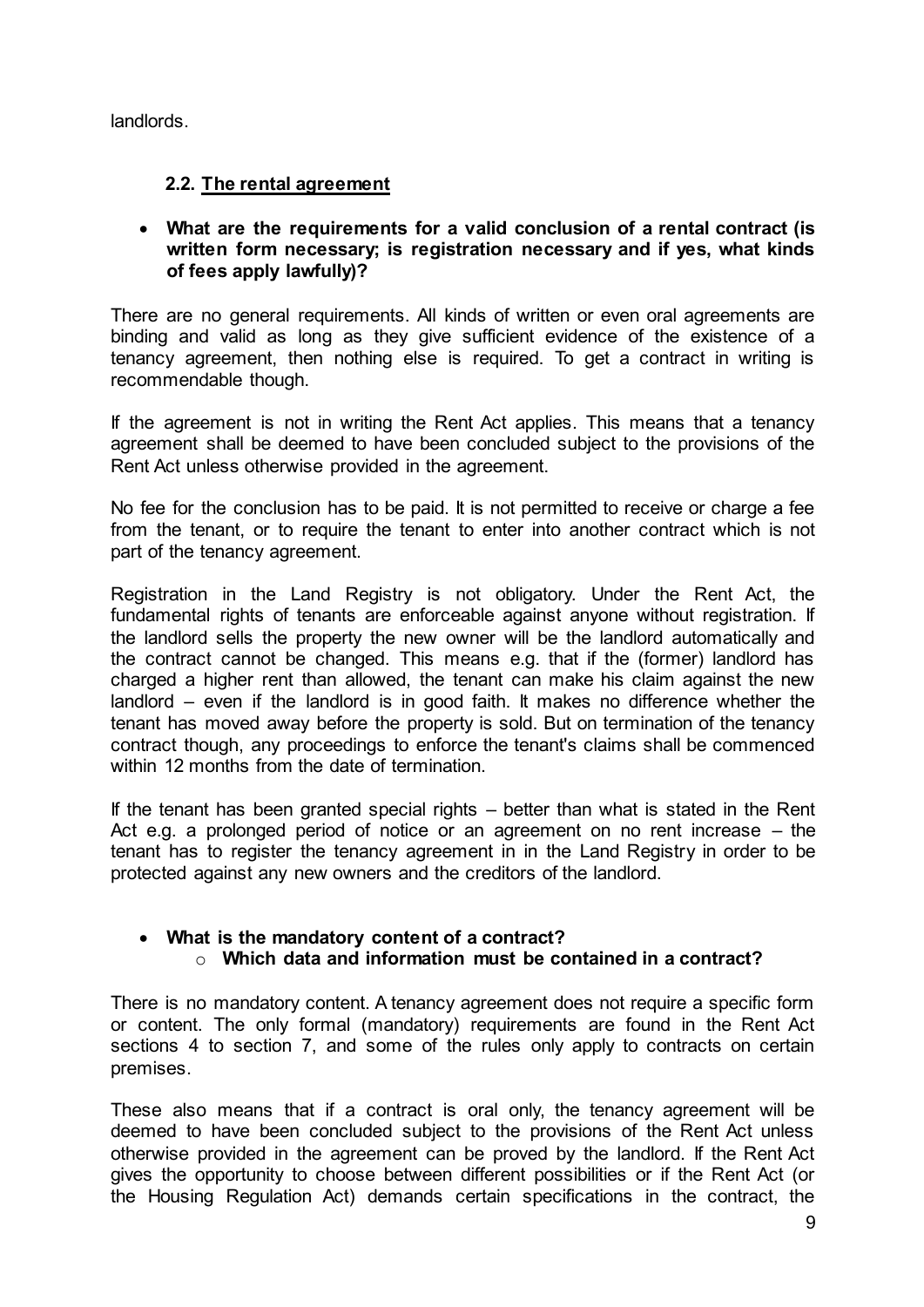contract will be interpreted to the benefit of the tenant, or the specifications not mentioned will not be part or the contract – e.g. this can have the effect that the landlord cannot raise the rent.

If there is a contract in writing – which there is in general – is will most often – and to the benefit of both parties involved – contain information on the address of the rented home information on, whether the dwelling is an apartment, a house or a single room, the area and how many rooms are included, the rent and where is has to be paid including any other costs, deposit, regulation on who has the obligations on maintenance and other generally important features. No description of the interior will be included. The standard contract (most often used) also leaves the possibility for the landlord to mark up whether the dwelling has been renovated before the tenant is moving in.

### o **Duration: open-ended vs. time limited contracts (if legal, under what conditions?)**

Tenancy contracts can be entered into for a limited (if it is warranted by the landlord's own situation) or for an unlimited period, which is the general rule if nothing else is agreed upon.

That the reasons for a time limited contract must be warranted by the landlord's own situation means, that the landlord e.g. is not able to sell the property at the moment, or if he has to move abroad for a time limited period. It is difficult to state all valid reasons, and often the courts will set aside time limitations due to this.

There is not a mandatory minimum or maximum duration for limited periods of a tenancy contract. It is possible to prolong a limited contract if it is still warranted by the landlord's own situation at the time of the prolongation. Automatic renewals without due course will almost certainly be overruled.

In principle, a time limited tenancy agreement implies less extensive rights for the tenants than under the general rules in the Danish Rent Act, and regardless of the landlord having a valid reason to lease on a fixed-term basis, any provision for a fixed term may be set aside in municipalities with housing regulation, if it is assessed that, overall, the tenancy agreement contains terms and conditions that are more onerous for the tenant than the terms and conditions that apply to other tenants in the same property.

#### o **Which indications regarding the rent payment must be contained in the contract?**

There no mandatory regulation on this. In the Rent Act is stated though, that if the rent is not set in the contract or in any other way (e.g. by oral agreement), the standard rules applies. This means that the tenant can go to the Rent Tribunal to get rent set correctly. This is a theoretical situation though due to the fact that almost every contract is in writing and will include indications of the size of the rent, which has to be paid.

The landlord decides where and how the rent and related bills shall be paid. Payment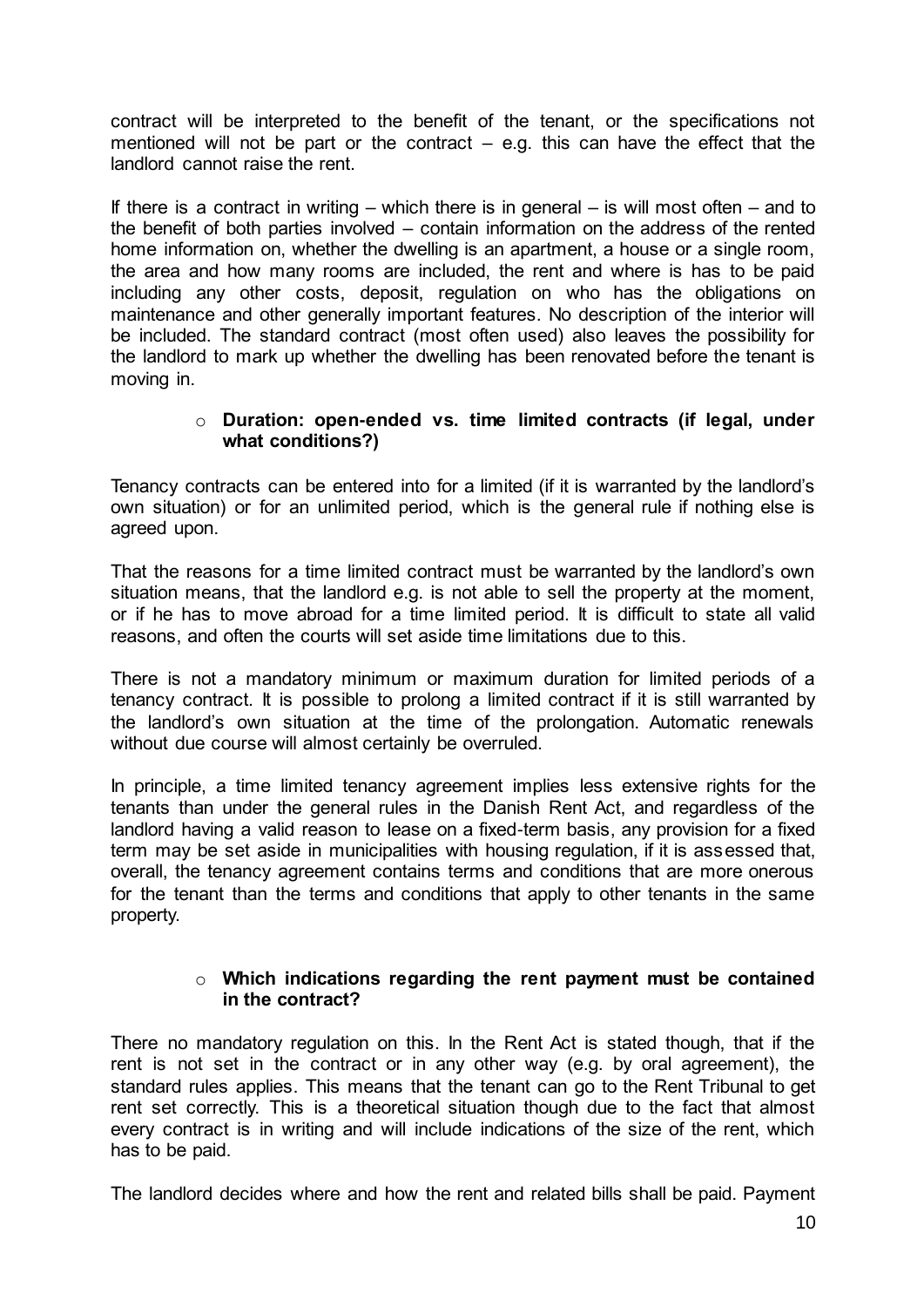can, however, always be made to a bank, including, if applicable, the postal service. The rent is normally due on the first day of each month, but the parties are free to agree upon any another date. Where the due date for payment falls on a public holiday, a Saturday or the Danish Constitution day, the due date shall be deferred to the next following weekday.

The contract will most often contain information on where and when the tenant must pay the rent. It is the obligation of the tenant to pay the rent even if he does not get a demand for collection from the landlord every month. The landlord may terminate the tenancy agreement without notice in case of default in the punctual payment of rent (or other money liability).

# **Repairs, furnishings, and other usual content of importance to tenant**

#### o **Is it legal for the landlord to shift the costs for certain kinds of repairs (if yes, which?) to the tenant?**

In general the answer is no. But if the tenant breaks something (this is breach of contract then), he has to pay for it.

It is stated in the Rent Act directly that the landlord shall keep the property and the premises in proper repair at all times. All installations for drainage, supplies of light, gas, water, heating and cooling shall be maintained in a good and serviceable repair. The landlord shall likewise be responsible for keeping the premises clean and for usual lighting outside and inside the property and the means of access to the premises; also, the landlord shall be responsible for keeping pavement, courtyard and other communal facilities clean.

Papering, painting, plastering or other repairs occasioned by deterioration due to wear and tear shall be carried out as often as necessary in view of the character of the property and the premises. The landlord may do this, but it is legal to make an agreement stating that the tenant is responsible for whitewashing, painting and papering. Then the tenant must pay for this. The tenant and the landlord may also mutually agree on a different distribution of the maintenance obligations, e.g., so that the tenant assumes the responsibility for maintaining and, if necessary, renewing toilets, water taps, refrigerators, kitchen tables, mixer taps, window panes, floors, floor covering and the like. Arrangements, in accordance with which the tenant takes on the responsibility to maintain anything other than locks and keys, must be stated in the tenancy agreement.

#### o **Is the landlord or the tenant expected to provide furnishings and/or major appliances?**

It is the landlord's obligation to provide major appliances. The standard of housing in Denmark is generally high so there is no general problem on lack of major appliances in rented apartments.

There is no specific regulation on which appliances that has to be provided. In accordance with the Rent Act, as from the agreed commencement of the tenancy and throughout the term thereof, the landlord shall make the premises available to the tenant in a reasonable state of repair and condition. As at the date of possession the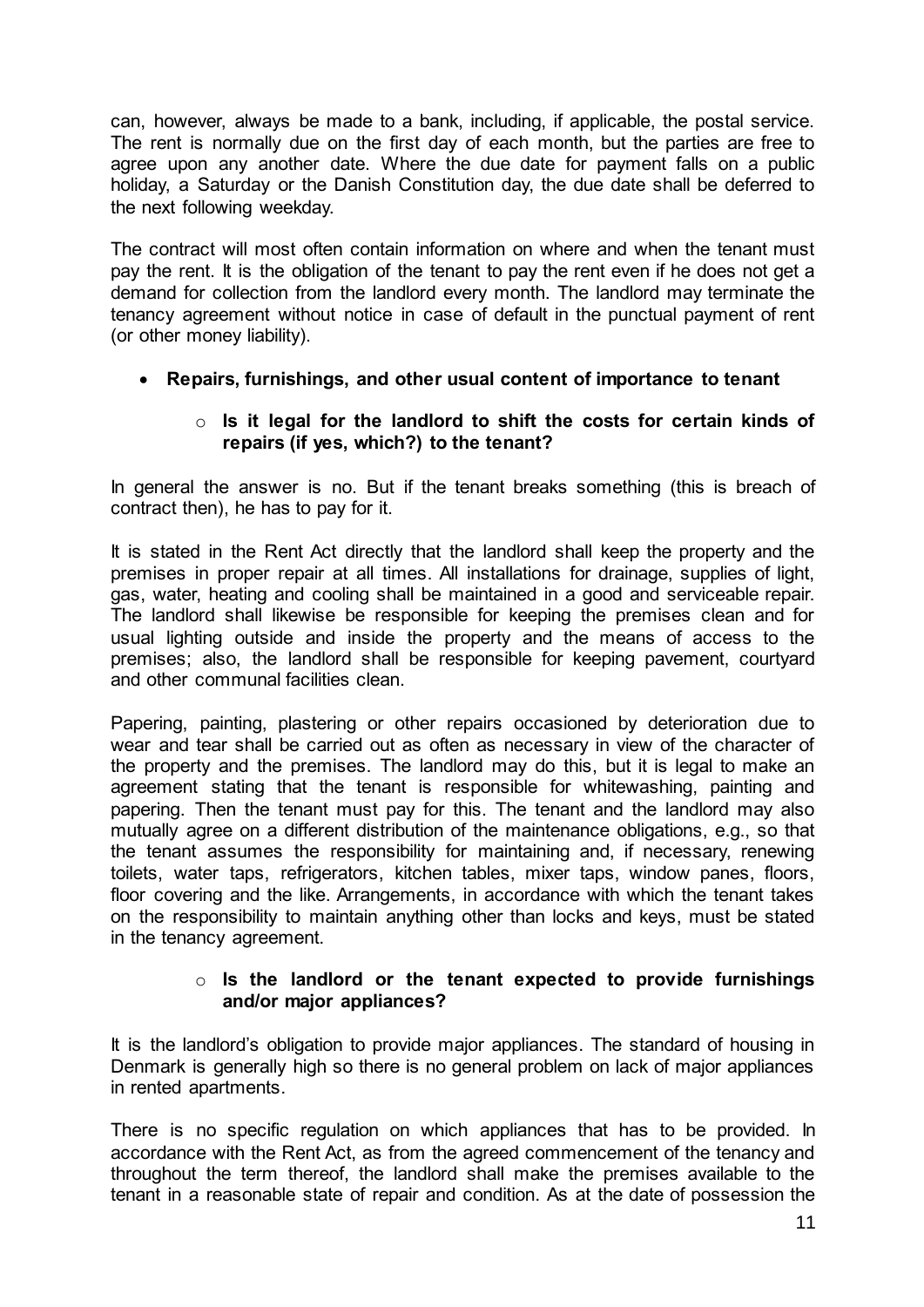premises shall be clean, window panes shall be intact and all external doors shall be provided with locks in good working order and fitting keys. This also means that the rented apartments must be equipped with all normal household appliances – e.g. heating and water supply.

It is not normal that a rented apartment is equipped with furniture and the tenant cannot demand it. It is legal to make such arrangements though

#### o **Is the tenant advised to have an inventory made so as to avoid future liability for losses and deteriorations (especially in the case of a furnished dwelling)?**

Yes. The tenant must be aware of list of inventory (if the contract does not include one). The tenant might be liable for breaking the furniture and other inventory so the tenant must make sure that the contract/ list of inventory is very precise on the descriptions on what furniture the landlord will provide and which inventory that is in the apartment besides that as well.

# o **Any other usual contractual clauses of relevance to the tenant**

A standard contract is used in the main part of all agreements in the private rented sector. This contract has all relevant clauses included – and it leaves space to fill any special agreements between the landlord and the tenant.

It is relevant (and usual) to state in the contract who is responsible for what kinds of maintenance works and repairs which has to be done inside the apartment. This is also relevant, when the tenant is moving out (to find out whether the tenant is liable for any damage on for not maintaining the rented apartment in proper condition). It cannot be agreed that the property shall be in better condition at the termination of the tenancy, than it was at the commencement of the tenancy.

If the contract is time-limited is has to be stated in the contract.

# **Parties to the contract**

#### o **Which persons, though not mentioned in the contact, are allowed to move into the apartment together with the tenant (partner, children etc.)?**

Members of the tenants "household" are allowed to live in the apartment with the tenant. A "household" can consist of the tenants spouse, girlfriend/boyfriend if not married, children and in some cases other persons as well – e.g. cousins or other family members who has not got their own household and close friends.

The term "household" is not started exactly in the Rent Act. Therefore it the definition can be subject to some uncertainty when not talking about spouses, girlfriend/boyfriend if not married or children. When determining whether a person is a household member one must look at the way the persons live together. Sharing rooms, cooking and eating together, and having some sort of joint economic relations are all indication of a "household". A guest or a sub-letter is not a member of the household.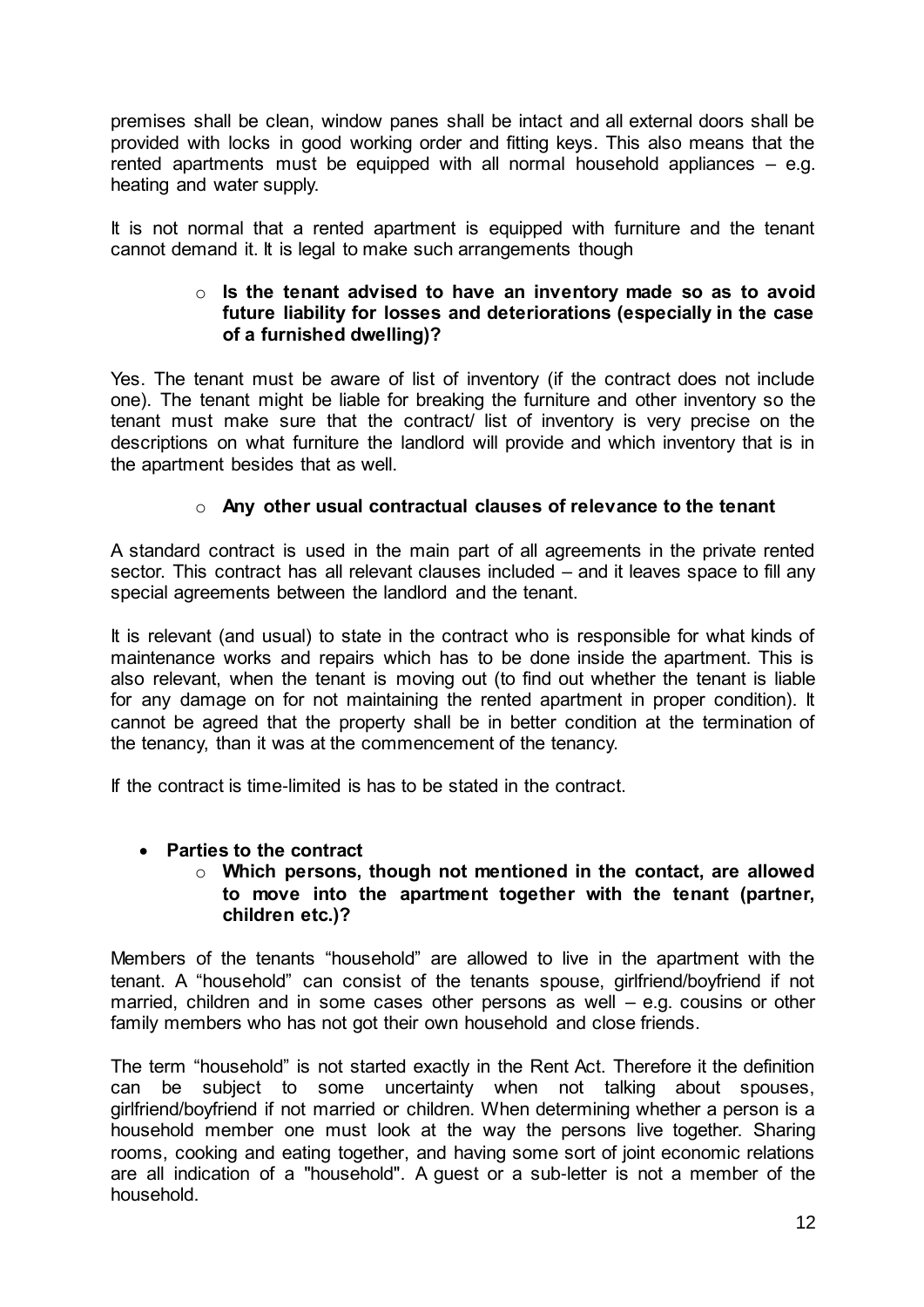When it comes to other persons the tenant must be aware of the fact that if this person cannot be considered as a member of the tenants' household, the tenancy contract can be terminated if the person in question does not move out again.

#### o **Is the tenant obligated to occupy the dwelling (i.e. to use as tenant's primary home)?**

As the mail rule the tenant has an obligation to fulfill the tenancy agreement by living in the rented dwelling. The landlord may terminate the tenancy agreement without notice where the tenant has vacated the premises out of time without any agreement with the landlord

The tenant is not obligated to live in the dwelling at all times all year. The tenant can live at a holiday home or similar for the summer or another place – maybe caused by temporary work obligations – for a longer period, but if the tenant leaves the dwelling permanently to live another place it may be a breach of contract.

There are no specific rules regarding holiday homes. Tenancy agreements regarding holiday homes will most often be fixed termed. If they are not (fixed termed) the same rules as for permanent homes applies in principle.

### o **Is a change of parties legal in the following cases?**

# **divorce (and equivalents such as separation of non-married and same sex couples);**

In case of the tenant's separation or divorce or annulment of the tenant's marriage, the grant or decree thereof may specify if necessary, which of the spouses shall be entitled to continue the tenancy. This also means that the tenant and his/her spouse can make an agreement on, who can stay in the apartment. The same rules apply for same sex couples. The landlord cannot object to this.

Where parties, having for not less than 2 years been living together in the same household, separate, they may agree which of them will be entitled to continue the tenancy of their joint home. In the absence of such agreement, and on special grounds including in particular the welfare of any minor children, it may be decided by court order which of the parties will be entitled to continue the tenancy.

The rules apply for tenants who were married or living together as married persons. If e.g. parents and their grown up children living at home "separate", these rules does in general not apply.

Where the tenant has deserted his or her spouse, the said spouse is entitled to continue the tenancy.

#### **apartments shared among students (in particular: may a student moving out be replaced without permission of the landlord);**

No specific rule applies on this subject. This means that no tenant can move out and be replaced without permission of the landlord. If some of the tenants move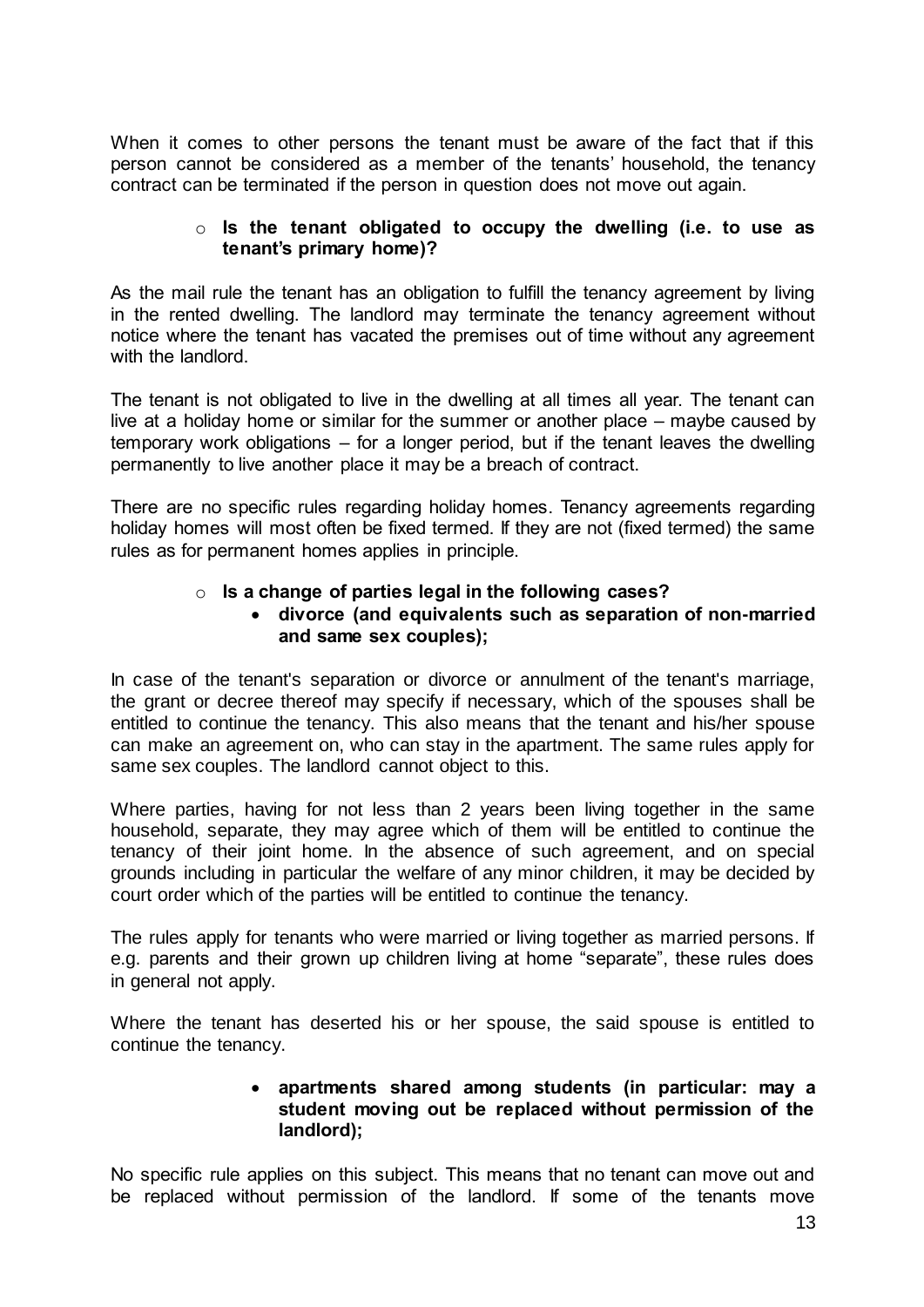(consecutively) they will still be jointly liable for the rent until the landlord accept otherwise – even though another tenant moves in.

### **death of tenant;**

On the death of a tenant, a surviving spouse is entitled to continue the tenancy. Where the tenant dies without leaving a spouse, any other person with whom the deceased tenant had cohabited for a period of not less than 2 years preceding the death may continue the tenancy.

In case of the tenant's death, both the landlord and the estate of the deceased tenant are generally entitled to terminate the tenancy, giving the usual period of notice, whether or not the tenancy was entered into for a fixed longer term or subject to a longer period of notice.

### **bankruptcy of the landlord;**

If the landlord goes bankrupt the general rights of the tenant, as stipulated in the tenancy laws, have validity without registration against the landlord's creditors and assignees in good faith. Tenant's rights are therefore ensured if, for example, the property is resold or inherited. The new owner of the property must respect the general rights of the tenant under the tenancy laws. The same applies to agreements on advance payment of rent, deposits, and the like within the terms of the law.

This also means that the tenant is still bound by the contract even if the landlord goes bankrupt. No new contract has to be negotiated and no change of tenant is allowed without permission from the estate of the landlord or a new owner.

#### o **Subletting: Under what conditions is subletting allowed? How can an abuse of subletting (when the tenant is offered not an ordinary lease contract but only a sublease contract) be counteracted?**

The tenant of a house or an apartment (not of a single room) is always entitled to sub-let up to one-half of the rooms of the flat for residential purposes. The total number of occupants of the house or apartment shall not exceed the number of rooms though.

A tenant is also entitled to sub-let his house or apartment which is let exclusively for residential purposes for a period not exceeding 2 years where the absence of the tenant is temporary and is due to illness, business, studies, placement, etc.

The rules are mandatory - they cannot be derogated to the detriment of the tenant. The landlord may (only) object to the sub-letting where his property comprises less than 13 apartments; or the total number of persons in the flat will exceed the number of rooms; or the landlord may object to the sub-letting on any other reasonable ground.

Sub-letting agreements shall be made in writing, and the tenant shall submit a copy of the sub-letting agreement to the landlord prior to the commencement of the subletting period. Otherwise sub-letting is considered a breach of contract in the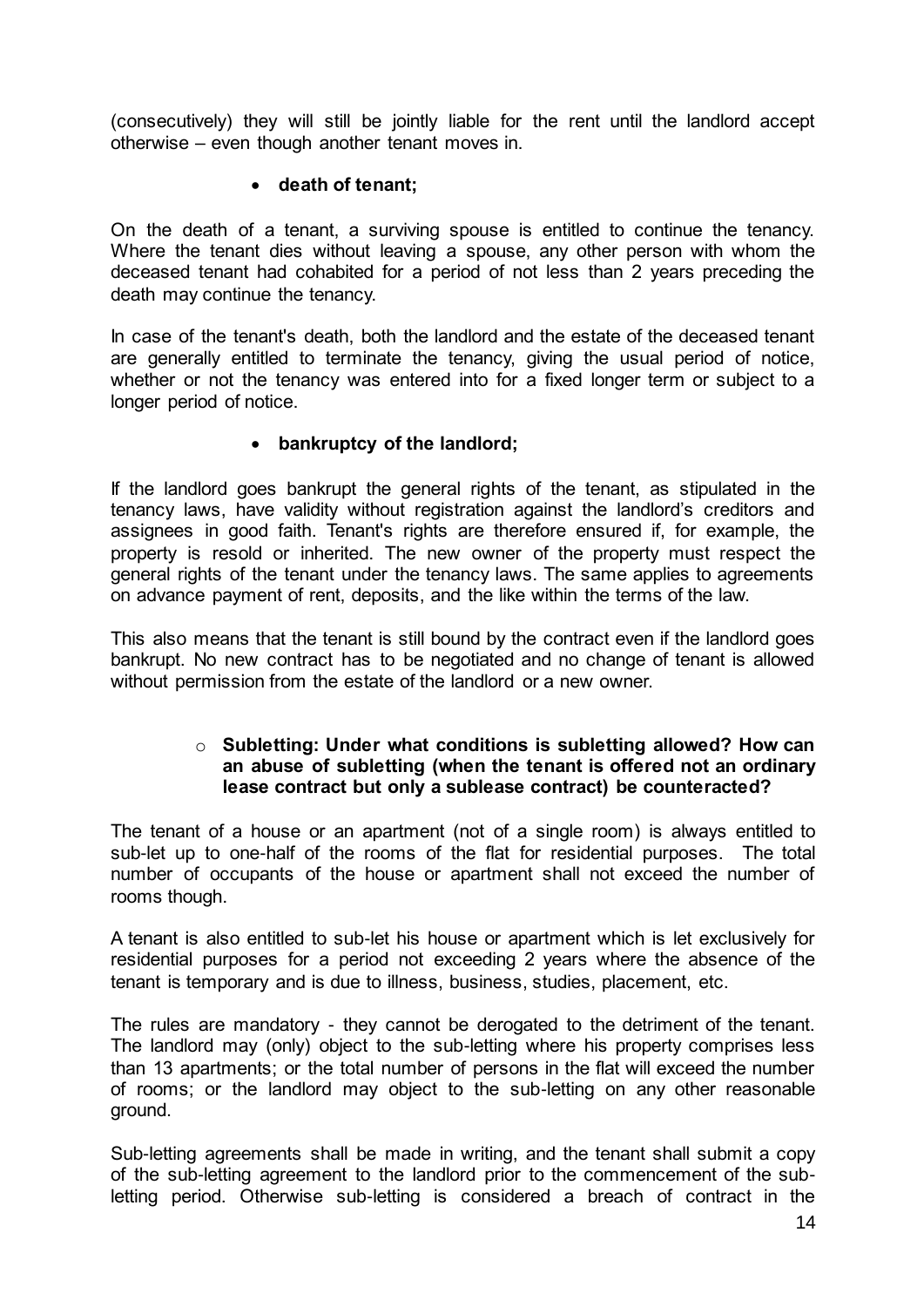relationship between the landlord and the tenant. This also means that the sub-letter will have to move out.

The Rent Act regulates sub-letting on the same conditions as "normal" letting. The tenant who is sub-letting will be considered as the landlord in relation to the sub letter. This means in general, that there are no grounds for speculating in offering the tenant not an ordinary lease contract but a sublease contract only.

#### o **Does the contract bind the new owner in the case of sale of the premises?**

Yes. The general rights of the tenant, as stipulated in the tenancy laws, have validity without registration against the landlord's creditors and assignees in good faith. Tenant's rights are therefore ensured if, for example, the property is resold or inherited. The new owner of the property must respect the general rights of the tenant under the tenancy laws. The same applies to agreements on advance payment of rent, deposits, and the like within the terms of the law.

# **Costs and Utility Charges**

o **What is the relevant legal regulation of utilities (i.e. the supply of water, heating and electricity)? Must the landlord or the tenant conclude the contracts for provision of utilities?**

### o **Which utilities may be charged from the tenant by the landlord? What is the standard practice?**

The landlord may (only) make the tenant pay for power, heating, water, wireless signals and cable-TV. No other utility is under the authority of the Rent Act. In properties, where the landlord supplies heating and hot water, and in properties, where payment for water is made in accordance with consumption meters, the tenant, as a principal rule, pays an amount on account to cover the landlord's expenses. The costs of the heating and hot water supply of the property cannot be included in the rent. The same applies to the water consumption expenses, if these are apportioned on the basis of meters. This, however, does not apply to separate rooms for residential purposes, where the costs of heating and water consumption may be included in the rent. Where the landlord does not provide the supply of electricity, the tenant shall enter into an agreement with an electricity supplier and pay for this separately.

It is sometimes arranged for the tenant to pay the supplier directly. This may be possible where the rented property is a single house or a condominium. If so the supply of utilities does not form part of the tenancy agreement. It is legal to make such arrangement if it is possible. This will primarily be in single houses and not in larger dwellings with several rented apartments.

Otherwise the landlord shall forward accounts for the actual expenses and amounts paid on account during the accounting period upon the expiry of the accounting period for water and heating consumption. Where the landlord does not provide the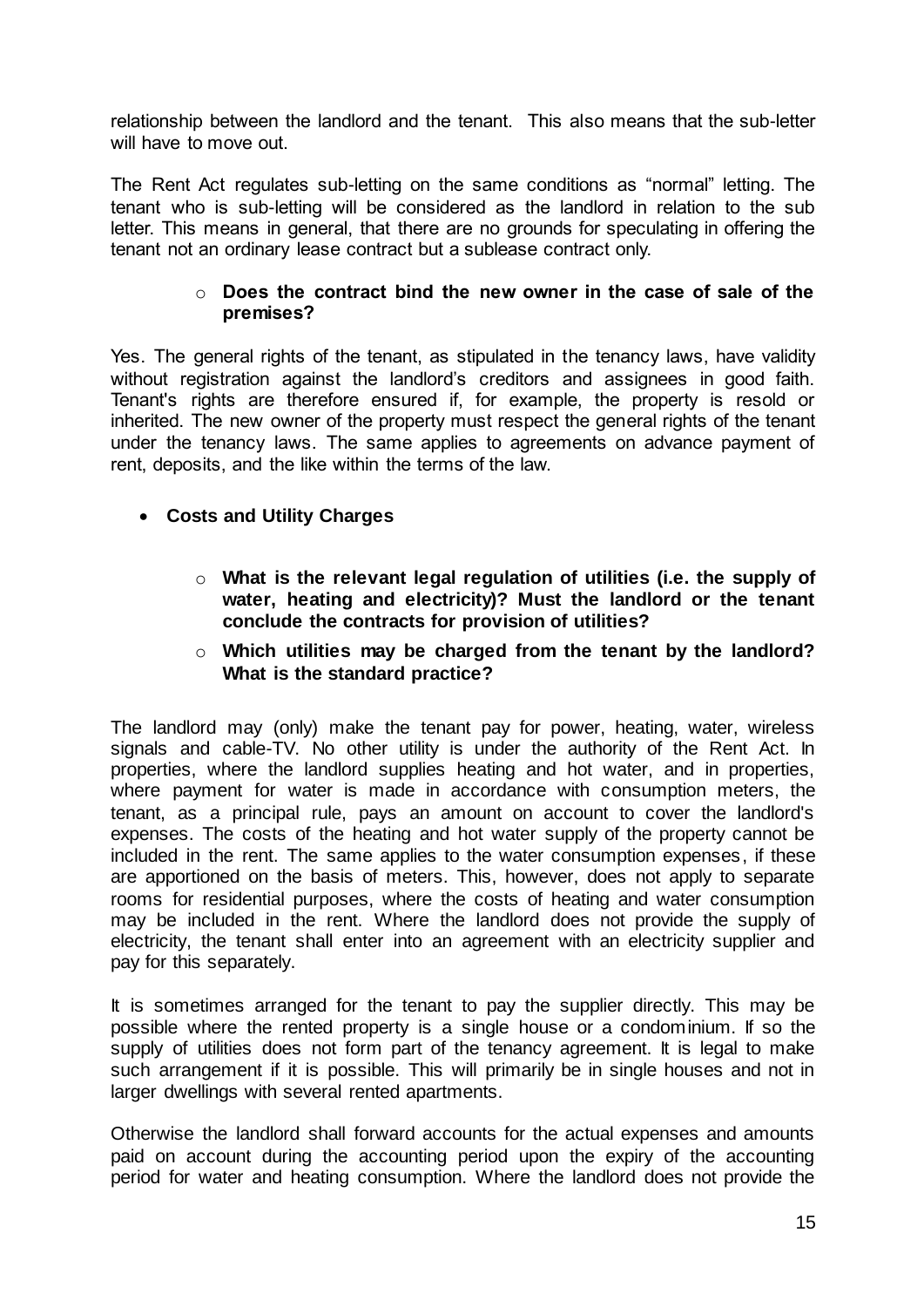supply of electricity, the tenant shall enter into an agreement with an electricity supplier.

Where a defect relates to the supply of light, gas, heating, cooling, etc., to the premises, the tenant may gain access to the installations with assistance from the bailiff in order to remedy the defect.

#### o **Is the tenant responsible for taxes levied by local municipalities for the provision of public services (e.g. for waste collection or road repair)?**

In general the answer is no. The landlord may (only) make the tenant pay for power, heating, water, wireless signals and cable-TV. No other utility is under the authority of the Rent Act. This means that the landlord cannot make the tenant pay for other public services directly.

It is possible to announce increases in the rent in consequence of increases in the property taxes. Waste collection is often levied by local municipalities as a part of public services. If taxes are dropped or reduced, the landlord shall, effective from the time of reduction, reduce the rent by a matching amount for the flats and premises, in whose rent the expense has been included.

#### o **Is it lawful to shift condominium costs, and if yes, which ones, onto the tenant (e.g. housekeeping costs)?**

No, this is not legal. The landlord may (only) make the tenant pay for power, heating, water, wireless signals and cable-TV. No other utility is under the authority of the Rent Act. This also goes for condominiums.

# **Deposits and additional guarantees**

# o **What is the usual and lawful amount of a deposit?**

The landlord may demand payment of a deposit held as security for the tenant's obligations upon vacating the premises. This includes rent that has not been paid as well as any claims against the tenant regarding maintenance or breach of contract. The deposit may correspond to up to 3 months' rent and this is usual, but is can be negotiated. If the landlord finds it difficult to find a tenant, he might agree to a lower deposit.

At the time of the signing of the agreement, the landlord may further demand an advance payment of rent equivalent to up to 3 months' rent. Such advance payment of rent can cover the rent of the 3 final months of the period of the tenancy.

In case of rent increases, an adjustment of deposit and advance payment of rent may be required. The increase may be charged in equal monthly instalments over the same number of months as the proportion of the amount and the rent at the commencement of the tenancy. It should be specified in the charges of rent what amount constitutes the actual rent and what amounts constitute regulations of advance payment of rent and deposit.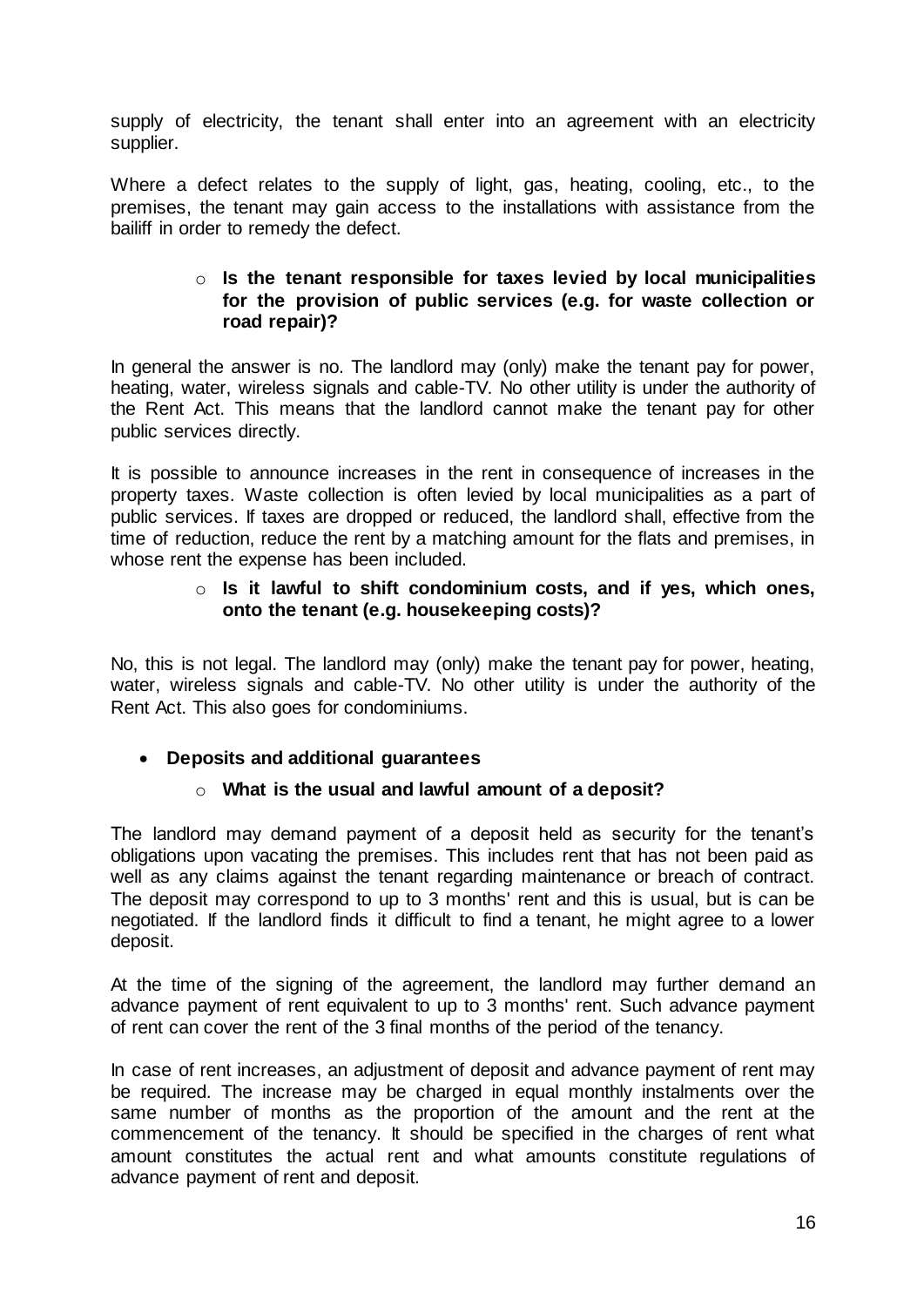### o **How does the landlord have to manage the deposit (e.g. special account; interests owed to the tenant)?**

The landlord does not have to manage the deposit in any special way or register it anywhere. He can put the amount in to his bank account or use as he pleases. No interest will be owed to the tenant. The only obligation is that the landlord is able to pay back the deposit when tenant moves – and the deposit is not used in order with the contract.

#### o **Are additional guarantees or a personal guarantor usual and lawful?**

It can be lawful if the tenant is allowed to make changes to the rented apartment. Where the tenant e.g. places an antenna on the property or install a dishwasher, the landlord may require the tenant to pay a reasonable deposit by way of security for the cost of removing the antenna, dishwasher etc. and reinstating the premises upon vacation by the tenant. This is only lawful though if the tenant does not have insurance covering damages from such appliances.

#### o **What kinds of expenses are covered by the guarantee/ the guarantor?**

In cases stated just above a guarantee/deposit must cover loss or damage to the system in question (e.g. water supply to the whole building or damage to floors, ceiling, roof etc.) as well as for the society to pay the cost of removal of the system and reinstatement upon discontinuance.

# **3. During the tenancy**

#### **3.1. Tenant's rights**

- **Defects and disturbances** 
	- o **Which defects and disturbances are legally relevant (e.g. mould and humidity in the dwelling; exposure to noise e.g. from a building site in front of the dwelling; noisy neighbors; occupation by third parties)?**

It is not easy to state clearly which defects are legally relevant for a tenant.

Where the premises are not in such a state of repair and condition at the time of possession or during the continuance of the tenancy agreement as the tenant is entitled to expect due to the nature of the legal relationship with the landlord this is a legally relevant issue. This could be e.g. when the premises are exposed to significant noise or other inconveniences caused by a building site in front of (or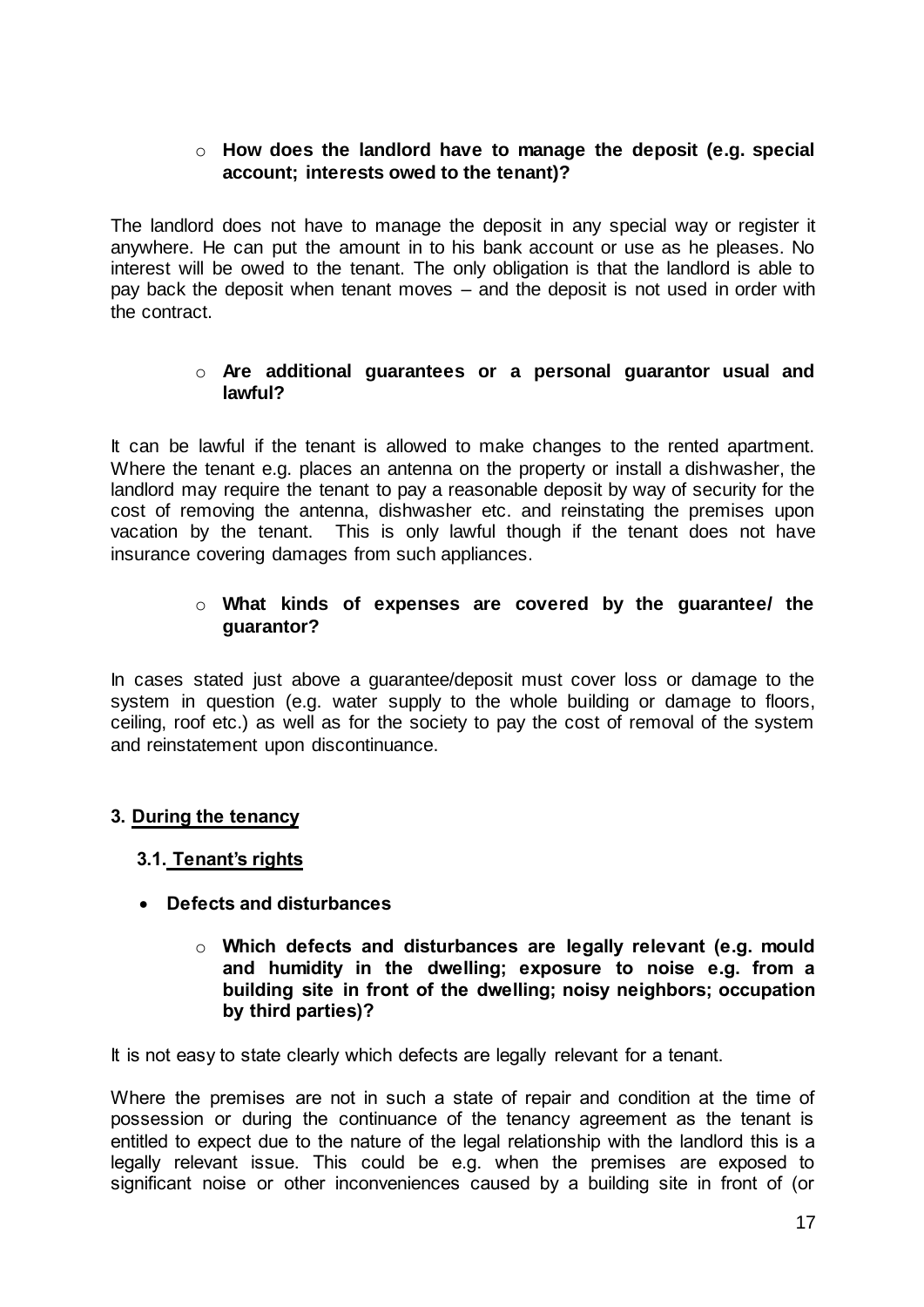inside the house in other apartments). Noisy neighbors could this way also be a defect because the landlord shall ensure that there is peace and order in the property. If the landlord does not take the relevant steps to keep the peace in the property (by e.g. terminate the contract of the tenant that makes the noise) it could be a breach of contract under which the (other) tenants could claim a reduction of the rent and/or claim damages.

#### o **What are the tenant's remedies against the landlord and/or third parties in such situations (e.g. unilateral rent reduction vs. rent reduction to be allowed by court; damages; "right to cure" = the landlord's right to repair the defect; the tenant first repairs the defect and then claims the costs from the landlord)**

Where the premises are defective, and where the landlord fails to repair the effect immediately, or where it cannot be repaired within a reasonable time, the tenant may terminate the agreement without notice if the defect is deemed to be material, and the landlord is deemed to have acted fraudulently. Where the defect has been repaired before the tenant terminates the agreement, the tenant may not subsequently rely on the defect as a ground for termination.

The tenant may claim a proportionate reduction of the rent for any period during which a defect reduces the value of the premises to the tenant. The tenant may also claim damages where, at the time of the agreement, the premises did not contain certain qualities which must be assumed to be warranted, or where the landlord has acted fraudulently. The same shall apply where the premises are subsequently damaged due to the landlord's negligence, or where any other obstacle or impediment to the tenant's right of use arises on grounds for which the landlord is responsible.

Where the use of the premises is wholly or partly contrary to legislation, other government rules or regulations, easements, covenants or other interests affecting the property in force at the time of the agreement, the tenant may claim a proportionate reduction of the rent as well as damages. In addition, the tenant may terminate the agreement where the use is being significantly restricted, or where the landlord has acted fraudulently.

Where a tenancy is terminated prematurely owing to other interests in the property apart from the cases listed just above – the tenant may claim damages from the landlord. Where the tenancy is terminated prematurely due to an order issued by public authorities prohibiting the use by the tenant on grounds of health etc., the tenant is only required to pay rent until the effective date of the prohibition. If the prohibition only restricts the use in a non-material way, the tenant may claim a proportionate reduction of the rent.

# **•** Repairs of the dwelling

o **Which kinds of repairs is the landlord obliged to carry out?**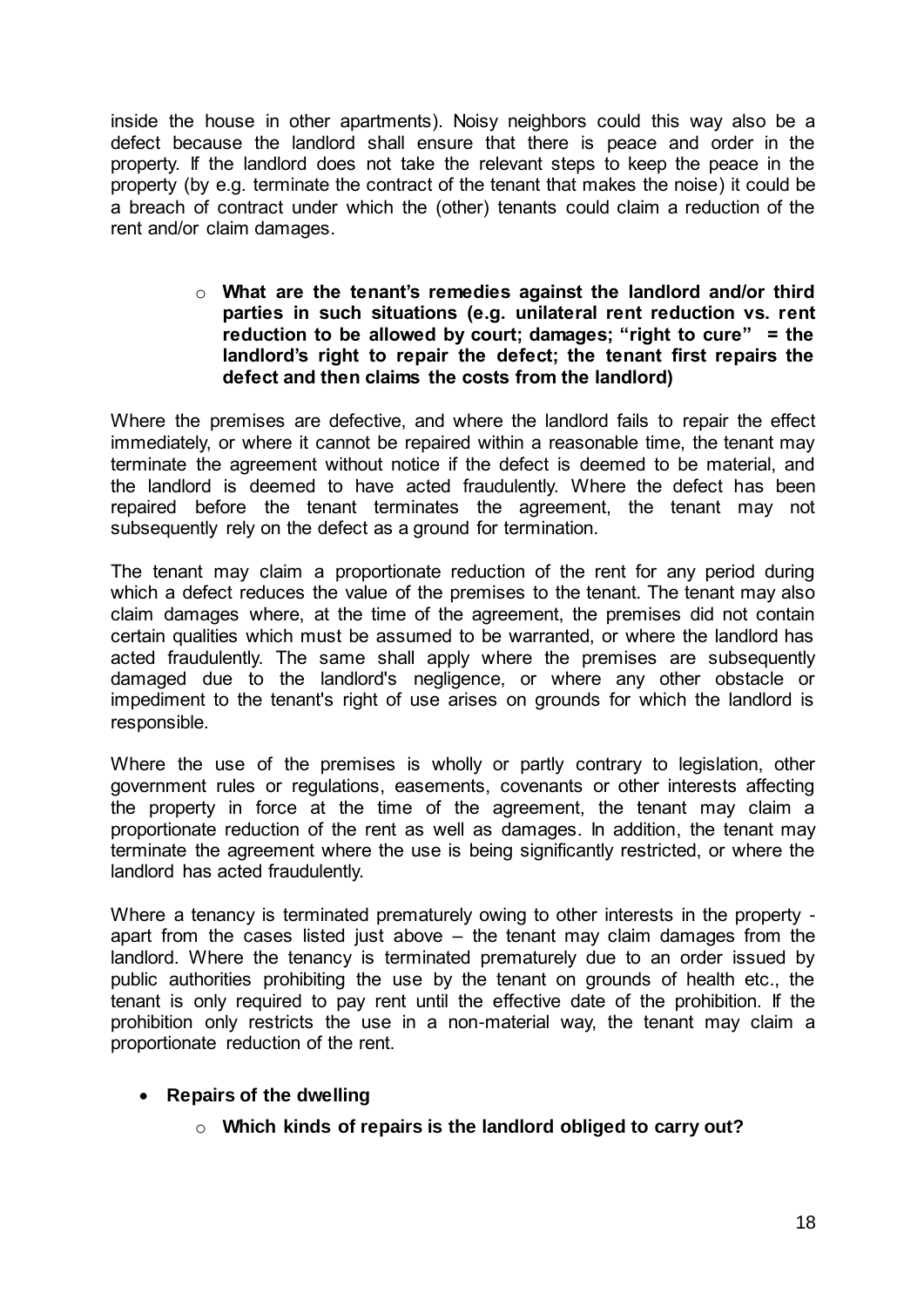The landlord must keep the property and the premises in proper repair at all times both inside and outside. All installations for drainage, supplies of light, gas, water, heating and cooling shall be maintained in a good and serviceable repair. The landlord shall likewise be responsible for keeping the premises clean and for usual lighting outside and inside the property and the means of access to the premises; also, the landlord shall be responsible for keeping pavement, courtyard and other communal facilities clean.

Papering, painting, plastering or other repairs occasioned by deterioration due to wear and tear shall be carried out as often as necessary in view of the character of the property and the premises. The landlord's duty to maintain the apartment by whitewashing, painting and papering shall be deemed to be discharged upon payment from time to time by the landlord. The tenant may require the landlord to whitewash, paint and paper the flat as and when required, and any costs incidental thereto may be paid out of the balance available on the "maintenance account" which is hold for every apartment – unless it is agreed upon in the tenancy contract, that the tenant is responsible for the internal maintenance. Such agreement is legal.

When the landlord is responsible for carrying out the internal maintenance of the property, the tenant shall only be met with demands to paint etc., if the tenant has caused damages to the property.

# o **Does a tenant have the right to make repairs at his own expense and then deduct the repair costs from the rent payment?**

If the premises are not in such a state of repair and condition at the time of possession or during the continuance of the tenancy agreement as the tenant is entitled to expect due to the nature of the legal relationship with the landlord, and where the landlord fails to remedy the defect upon being given notice requiring such remedy, the tenant may remedy the defect at the landlord's expense. But in general this does not mean that the tenant can deduct the cost from the rent payment. The tenant must be very careful with this because the landlord can terminate the tenancy agreement if the rent is not paid in full and the landlord does not agree to the size or the purpose of the cost of the repair.

Instead the tenant must take his claim to court. If the tenant gets a court decision stating that the cost of the repairs may be hold at the landlord's expense, then the tenant can deduct the repair costs from the rent payment.

# **Alterations of the dwelling**

- o **Is the tenant allowed to make other changes to the dwelling?**
	- **In particular, adaptations for disability (e.g. building an elevator, ensuring access for wheelchairs etc.)**

The tenant of a flat or a room for all-year accommodation is entitled to install aids for the disabled or elderly etc. under the provisions of the Act on Social Services if the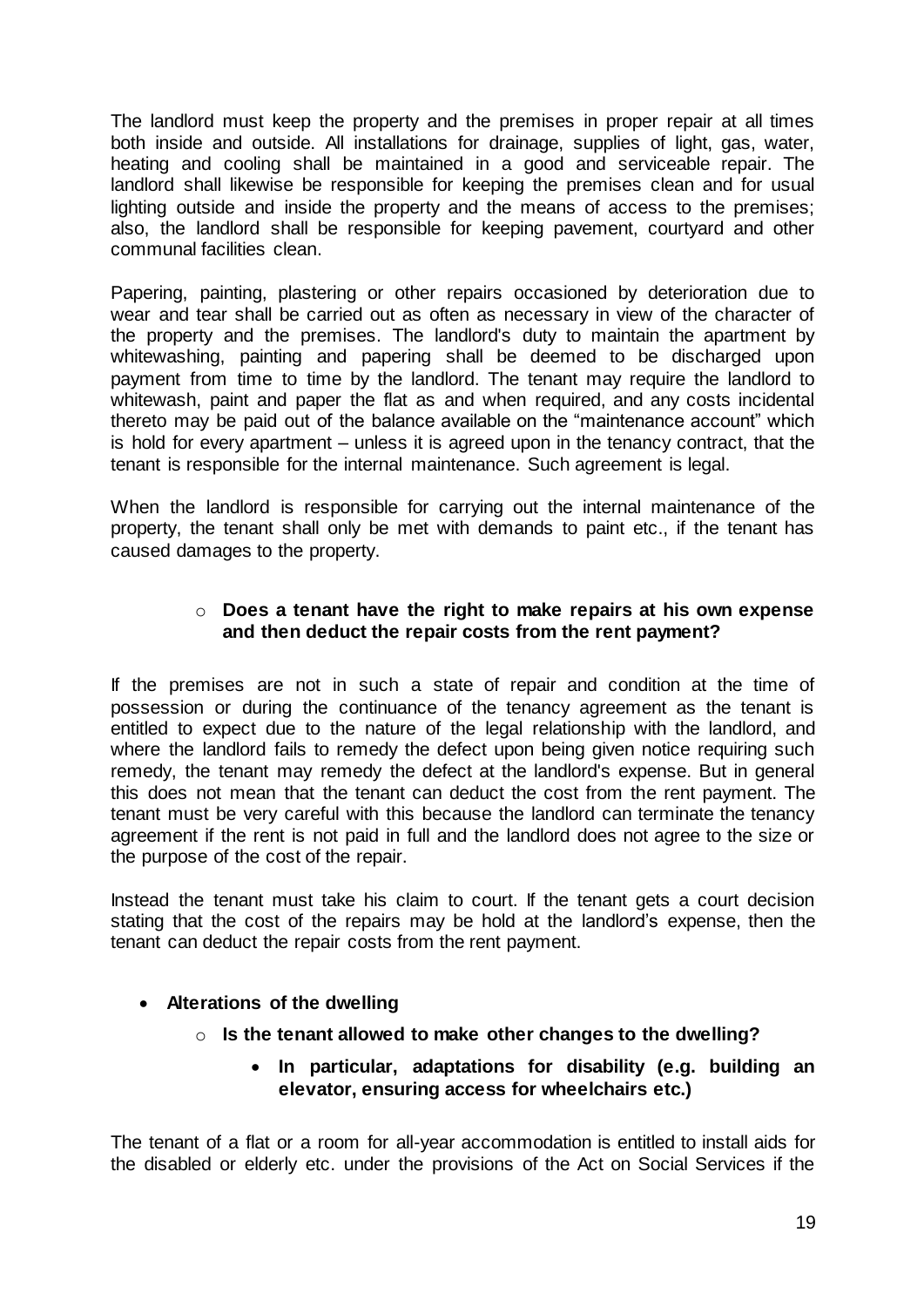municipal authority guarantees the payment of reinstatement costs upon vacation. The tenant shall notify the landlord prior to any such installation

# **Affixing antennas and dishes**

The tenant is entitled to mount antennas or dishes on the property according to the landlord's instructions for the reception of radio and television programs. Likewise, the tenant is entitled to establish a cable connection for the supply of radio and television programs or access to electronic communication services for the property if the option for connection to cable TV or a similar shared network is available in the area. The landlord may require removal of the tenant's antenna and reinstatement upon the tenant's vacation of the premises. The tenant's right to place radio and television antennas etc. shall not apply where the landlord proves that the positioning would damage the property or the tenants. Also, the right shall not apply where the tenant may have access to a desired program either by way of the landlord's common television supply or through a shared antenna system established by the tenants.

Where the tenant places an antenna on the property, the landlord may require the tenant to pay a reasonable deposit by way of security for the cost of removing the antenna and reinstating the premises upon vacation by the tenant.

### **Repainting and drilling the walls (to hang pictures etc.)**

The tenant is allowed to repaint walls, ceilings and windows, drill walls, make holes in ceilings to put up lighting etc. unless specifically stated otherwise in the tenancy agreement. Changing the dwelling e.g. by removing an internal wall would be considered as a breach of contract where the tenant has neglected the premises and fails to repair the premises without delay upon notice by the landlord requiring the tenant to do so.

In all circumstances the tenant is liable for any damages caused by such actions. If he then tenant e.g. paints the walls in an odd colour, the tenants will be liable for the cost of repainting when the tenant moves out of the apartment.

#### **Uses of the dwelling**

In general the tenant shall observe the general rules and regulations applicable to the property and shall comply with any other reasonable directions intended to preserve the state of repair and proper use of the premises.

# o **Are the following uses allowed or prohibited?**

#### **keeping domestic animals**

The tenant is allowed to keep animals if agreed upon in the tenancy agreement. Keeping animals without permission can be a breach of contract that will allow the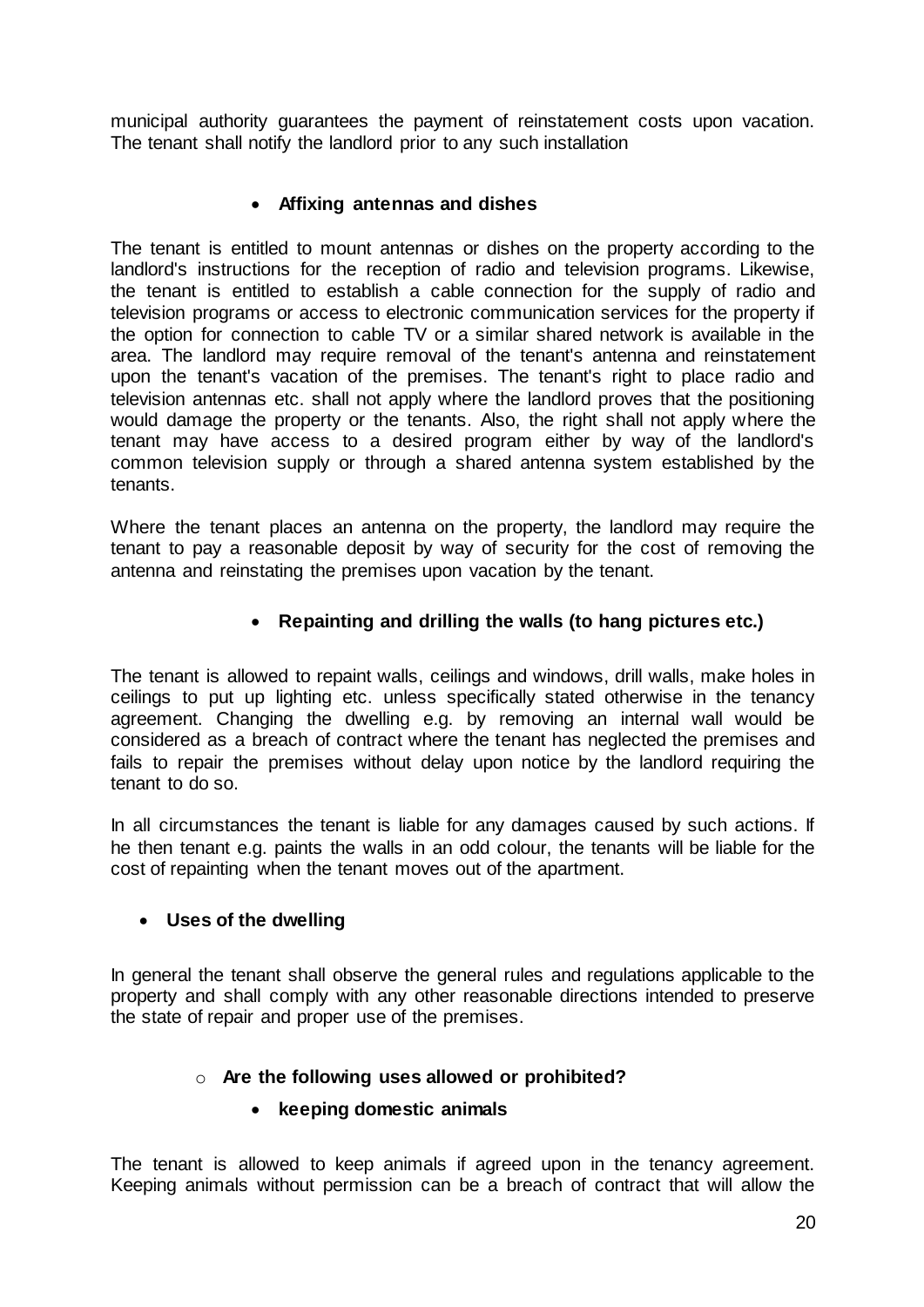landlord to terminate the agreement. If no agreement has been made the tenant would probably not be allowed to keep animals besides smaller fish tanks and other small animals that makes no smells or noise.

# **producing smells**

It is not easy to give a direct answer to this. The tenant shall use the premises in a proper and reasonable manner with respect to the landlord, the building and other tenants. When producing smells does not bother the other tenants – e.g. if the smell only appears now and then when cooking – it is allowed. This means that producing smells also can be prohibited if they bother the other tenants on a more regular basis.

Smoking is another example. Smoking can be prohibited. If smoking is not prohibited by terms of the tenancy agreement – then smoking is allowed on the tenants own premises. It could be argued that the smell from smoking is a bother but no tenant's has been evicted for smoking yet.

# **receiving guests over night**

Receiving guests overnight is allowed. The tenant should be aware of the fact that he is liable for any damage caused by improper conduct by any third party he has admitted to the premises.

#### **fixing pamphlets outside**

No regulation on this. Same rules applies as stated above and just below – the tenant must not without the landlord's consent use the property for other purposes than stipulated in the agreement. The tenant shall use the premises in a proper and reasonable manner with respect to the landlord, the building and other tenants.

#### **small-scale commercial activity**

The tenant must not without the landlord's consent use the property for other purposes than stipulated in the agreement. This means that if the tenancy agreement states that the dwelling shall be used for residential purposes only, the tenant cannot use the dwelling in total or partly to any other purpose e.g. business purposes. Where the premises are being used otherwise than agreed and the tenant fails to discontinue such use despite the landlord's objection there will be a breach of contract and the landlord may terminate the contract without further notice.

# **3.2. Landlord's rights**

#### **Is there any form of rent control (restrictions of the rent a landlord may charge)?**

Yes. There is contractual freedom in connection with the establishment of tenancy agreements. However, the rent legislation contains a number of mandatory invalidity rules which mean that the rent may be reviewed at any time if the agreed rent has been determined in accordance with the legislation.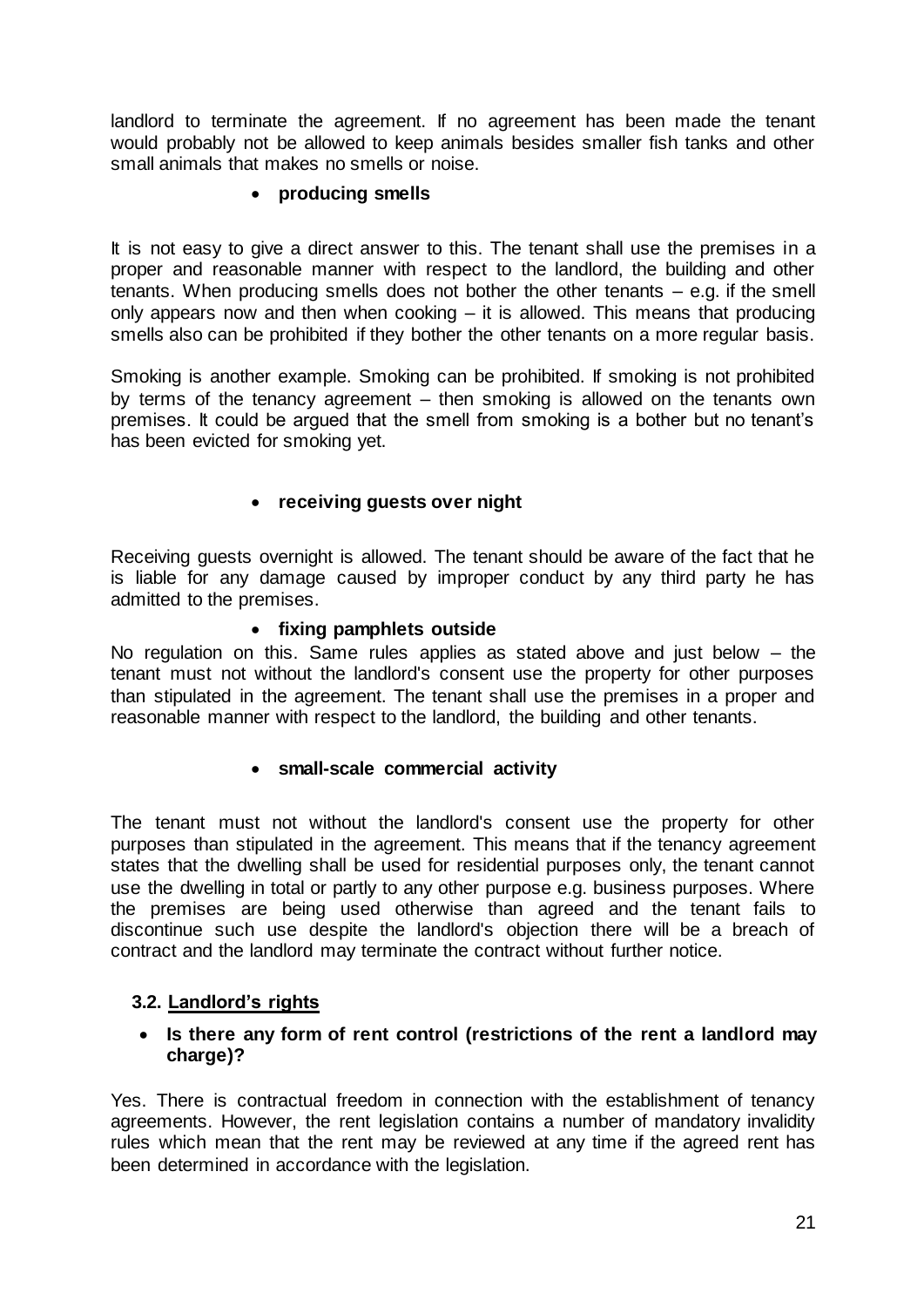4 different rent control systems exist simultaneously. All types of rented dwellings in Denmark are as a general rule subject to rent regulation. Of the four types of rent regulation market rent is the only one which actually relates to market forces and therefore supply and demand.

As stated above the rules on rent regulation/rent control are in many ways difficult to understand and interpret and it is not simple to give a short overview on the principles. This also means that it is not possible for lay people (tenants as well as landlords) to properly calculate the maximum rent applicable to a particular tenancy. No statistical devices are available.

The tenant can in some cases use the rent stated in other tenancy agreements to try to prove that his rent is too high. Such information though is not public available. The involved parties will have to find the information themselves. This if done by contacting other tenants (though an association or directly). This goes for landlords as well. Often it is the attorneys involved who through their network finds comparable agreements.

After the contract is concluded the tenant – if he or she wishes to – can go to the Rent Tribunal the day after the contract is signed and gets the rent which has been agreed upon regulated in accordance with the Rent Act or the Housing Regulation Act. The decision of a Rent tribunal can be referred to a court by either party. If the rent is reduced the tenant may claim repayment of the excessive amount paid. In some cases proceedings for a rent reduction shall be filed within one year from the initial date of payment of the rent or the increased rent. If the tenant fails to make proceedings in these cases in time he may lose his right to a rent decrease.

- **Rent and the implementation of rent increases**
	- o **When is a rent increase legal? In particular:**
		- **Are there restrictions on how many times the rent may be increased in a certain period?**

As far as tenancies, to which the Housing Regulation Act applies, are concerned, the rent can be raised when the running costs exceed the existing rent and when improvements have been made. There are no restrictions on how often this it is possible to demand an increase.

The rent of most other tenancies can be raised, when the value of the tenancy significantly exceeds the existing rent and similarly when improvements have been made. Such rent increase can be demanded every second year.

As an exception to those rules on regulation of the rent described above, rent increases by specific amounts at specific dates – so-called "stepwise rent increase" (Rent Act section 53 subsection 2) – may be agreed, in both regulated and unregulated municipalities. The period in which an agreement on stepwise rent increase is valid and the specific dates on which the rent increases will become effective shall be laid down at the commencement of the tenancy. The rent increases shall be specified as specific amounts, so that the tenant gets a clear picture of the development of the rent. In the case of tenancies subject to the rules on rent not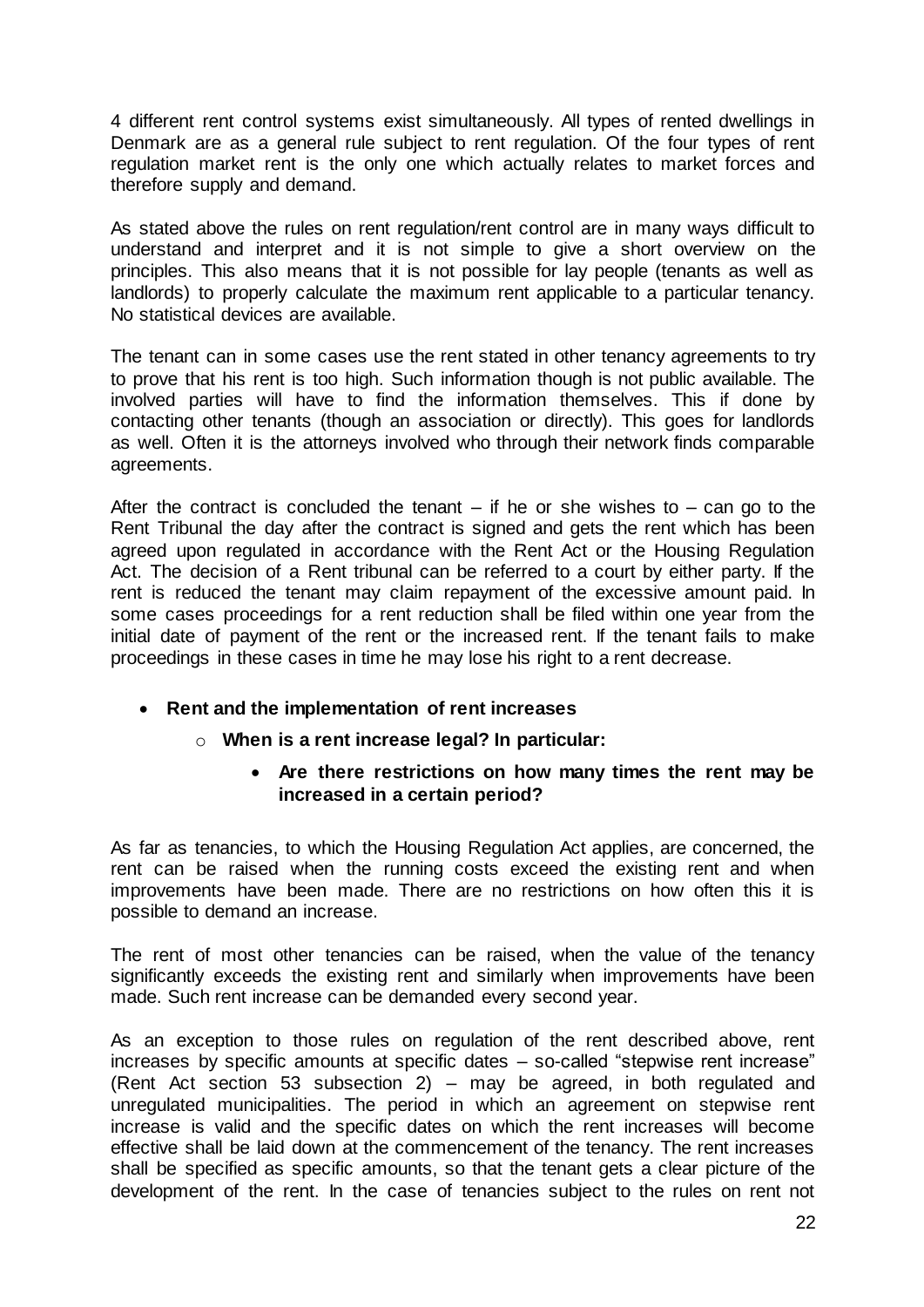exceeding the amount required to cover the necessary operating costs for the property, the stepwise rent increase must not, at any time, exceed the said amount. For other tenancies the stepwise rent increase, as a principal rule, must not, at any time, substantially exceed the value of the property.

If an agreement on free regulation of the rent has been made (where applicable), it may be agreed that the rent in the period of the tenancy shall be regulated either in accordance with the net retail price index or by specific amounts on specific dates (stepwise rent increase). The agreement must be stated in the tenancy agreement otherwise it is not valid.

# **Is there a possible cap or ceiling (fixed by statute or jurisprudence) which determines the maximum rent that may be charged lawfully?**

As mentioned above 4 different rent control systems exist. These systems also have an effect on demands for a rent increase. This means that the rent – after the increase – may not exceed to maximum rent in accordance with the rent control system that applies. This in other words means that the landlord may only demand a rent increase when the actual rent is somewhat below the maximum.

# o **What is the procedure to be followed for rent increases? To what extent can the tenant object to a rent increase?**

A demand for a rent increase must normally be made in writing; it cannot come into effect until three months after the demand has been received by the tenant and it must state the reasons for the increase and contain information about the tenant's right to raise an objection. The demand for an increase in rent is void if it fails to comply with these requirements.

The tenant is always entitled to raise an objection. The objection must be raised in due time. This is generally 6 weeks after receiving a demand for a rent increase. If the tenant does so, the landlord shall make a claim to the Rent Tribunal if he wants to maintain the demand. If the objection is not made in due time, the rent increase stands, and the tenant will have to pay the higher rent (but the tenant can at all times make a claim for a rent reduction to the Rent Tribunal himself).

A rent increase may be demanded notwithstanding any contractual security of tenure where the landlord has reserved the right to adjust the rent.

# **Entering the premises and related issues**

# o **Under what conditions may the landlord enter the premises?**

The landlord or the landlord's agent may be admitted to or enter upon the premises as and when the situation so requires. This means that the landlord must have a specific reason to get admission e.g. if he is selling the property and he needs to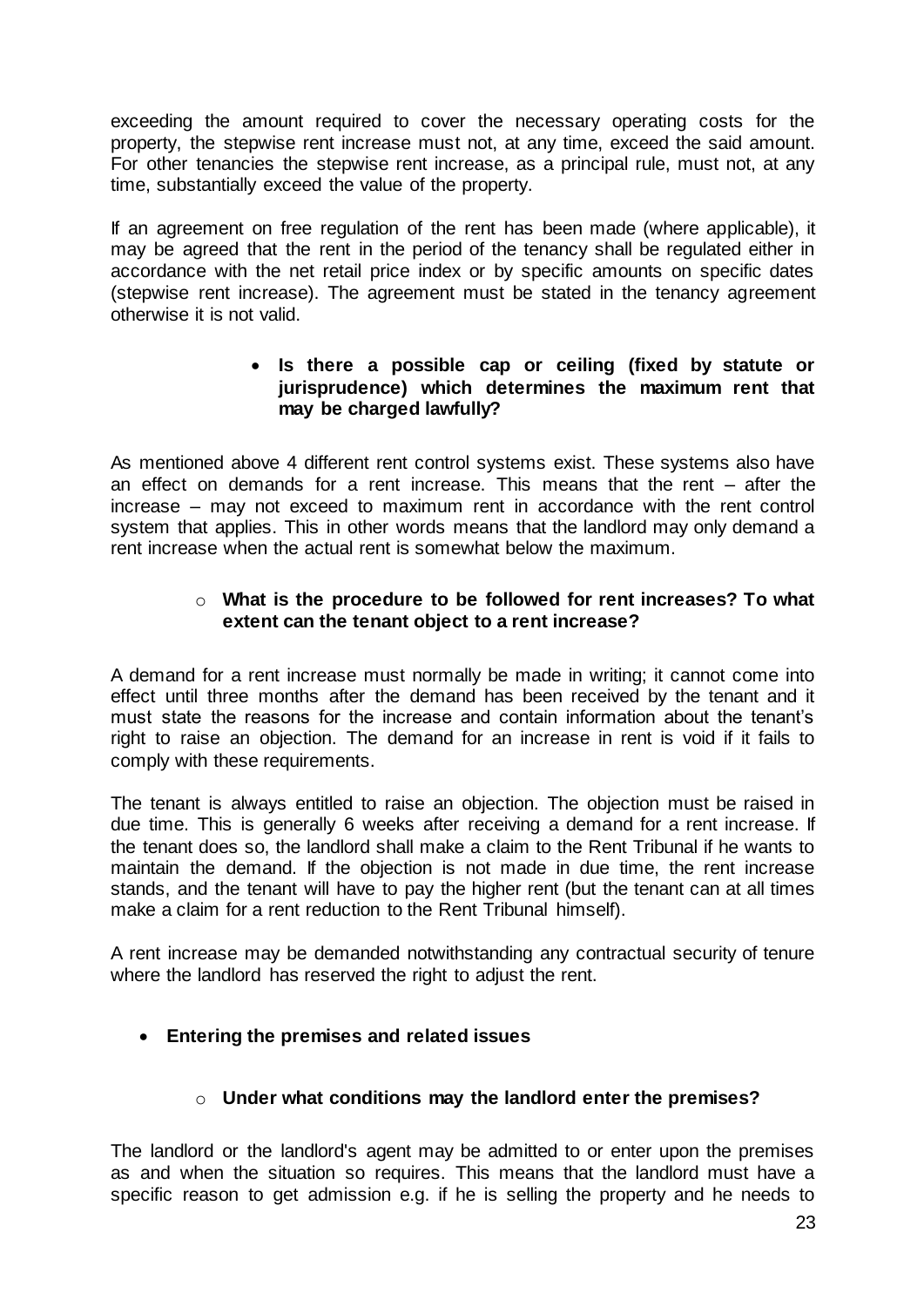show the premises to potential buyers or a real estate agent. Another example could be if the landlord has received complaints from other tenants on that there might be something wrong in the premises (smelling, noises etc.).

The landlord is entitled to 6 weeks' prior notice to start work on the premises where such work does not constitute a major inconvenience to the tenant. For example if the landlord is renovating the property and he needs to go into every apartment to change pipelines, windows, heating systems etc.

The tenant is entitled to 3 months' prior notice before the start of any additional work – always provided that the landlord may carry out urgent repairs to the premises without notice. For instance if a water is pouring out of a drain making damage to the whole building and the tenant is away on holiday.

### o **Is the landlord allowed to keep a set of keys to the rented apartment?**

No – not without an agreement with the tenant. But a lot of landlords have it anyway. The tenant has no protection against this other than reporting it to the policy (intrusion) – and only if the landlord actually uses the key.

# o **Can the landlord legally lock a tenant out of the rented premises, e.g. for not paying rent?**

No – under no circumstances. That would be considered as unlawful self-help. On termination by the landlord, the tenant shall vacate the premises immediately. If this does not happen, the landlord may start proceedings at the Bailiffs Court at once and evict the tenant through here. On termination by the landlord, when the tenant has not paid the rent, the tenant shall vacate the premises. If this does not happen, the landlord may start proceedings at the Bailiffs Court at once and evict the tenant through here. This is the only way for the landlord to physically get the tenant out of the rented premises and denying him access again.

### o **Can the landlord legally take or seize a tenant's personal property in the rented dwelling, in particular in the case of rent arrears?**

No, this would not be legal before termination of the contract. If eviction procedures have begun, and the tenant has not moved out his personal property from the rented dwelling, the landlord has to take care of it. If the tenant has been set out of the rented dwelling by enforcement proceedings, the landlord must remove the tenant's property from the rented dwelling and out in front of the dwelling ("to the pavement"). The Police then must make sure, that the property is taken care of  $-$  e.g. in a storage building.

The landlord's expenses on this, he can claim from the removed tenant, but he may not sell the property and keep the money to cover his expenses. The Police can decide to sell the property after some months has gone without a reaction from the (former) tenant. The tenant cannot claim the property without paying the expenses held to store it. The tenant will have to pay the costs for keeping the personal property in storage before he can get it out.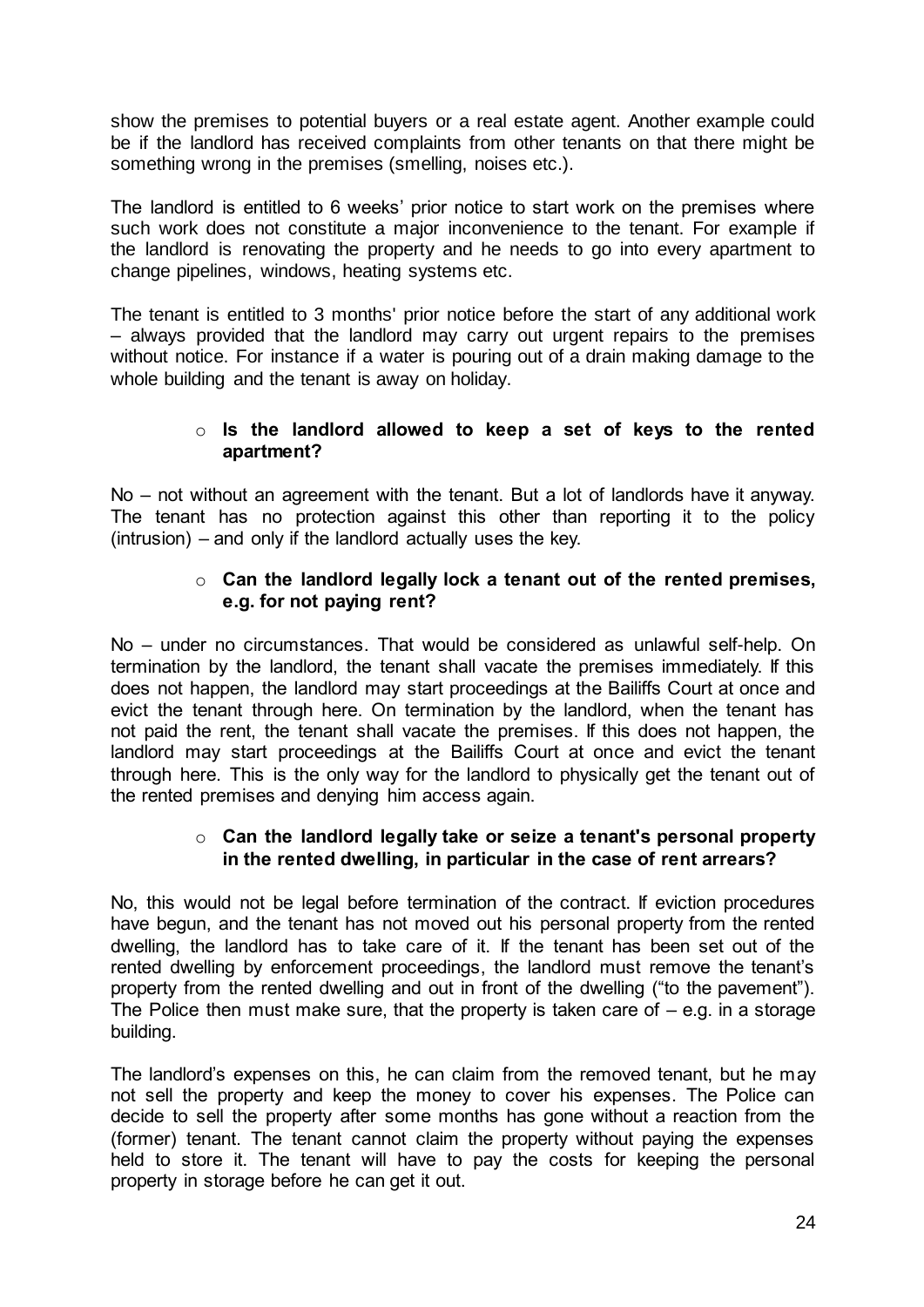# **4. Ending the tenancy**

# **4.1. Termination by the tenant**

# **Open ended contract (if existing): under what conditions and in what form may the tenant terminate the tenancy?**

Open ended (unlimited) contract exist and they are the most common contracts, because there are some restrictions on when a time-limited contract is legal.

Unlimited tenancies may normally be terminated by the tenant giving three months' notice. A longer period of notice is legal but not common.

The notice given by the tenant should be in writing. The tenant should be aware, that it is not always possible to give notice by email. Only when it has been agreed upon between the landlord and the tenant to exchange information through email it is legal to give notice by email.

#### **Under what circumstances may a tenant terminate a tenancy before the end of the rental term (e.g. unbearable neighbours; bad state of dwelling; moving for professional reasons)?**

Where the premises are defective, and where the landlord fails to repair the effect immediately, or where it cannot be repaired within a reasonable time, the tenant may terminate the agreement without notice if the defect is deemed to be material, and the landlord is deemed to have acted fraudulently. Where the defect has been repaired before the tenant terminates the agreement, the tenant may not subsequently rely on the defect as a ground for termination.

The right to terminate the contract goes for all reasons where the tenant can prove, that the rented place is defective, so that he cannot live there anymore, but it is doubtful whether noises from neighbors is enough. Often due to the fact that it is hard to prove. In such case the tenant instead must try to make the landlord terminate the contract with the noisy neighbors. If the landlord will not do this, the tenant might be able to terminate the contract, but he still has to prove, that he cannot live in the rented dwelling because of the noise.

If there is no defect as stated just above, as far as fixed-term tenancies are concerned, neither party can give notice to terminate the contract unless otherwise agreed. The agreement must be stated in the tenancy agreement. If it has been mutually agreed by the parties that the tenancy during the period of the tenancy should be terminable, the rules of the Rent Act apply. Then the tenant has a three month notice period.

### **May the tenant leave before the end of the rental term if he or she finds a suitable replacement tenant?**

No. The landlord is free to choose a new tenant as he wants to. The landlord can reject any new tenant during a fixed term or even after.

But if the tenant vacates the rented premises before the end of the notice period, the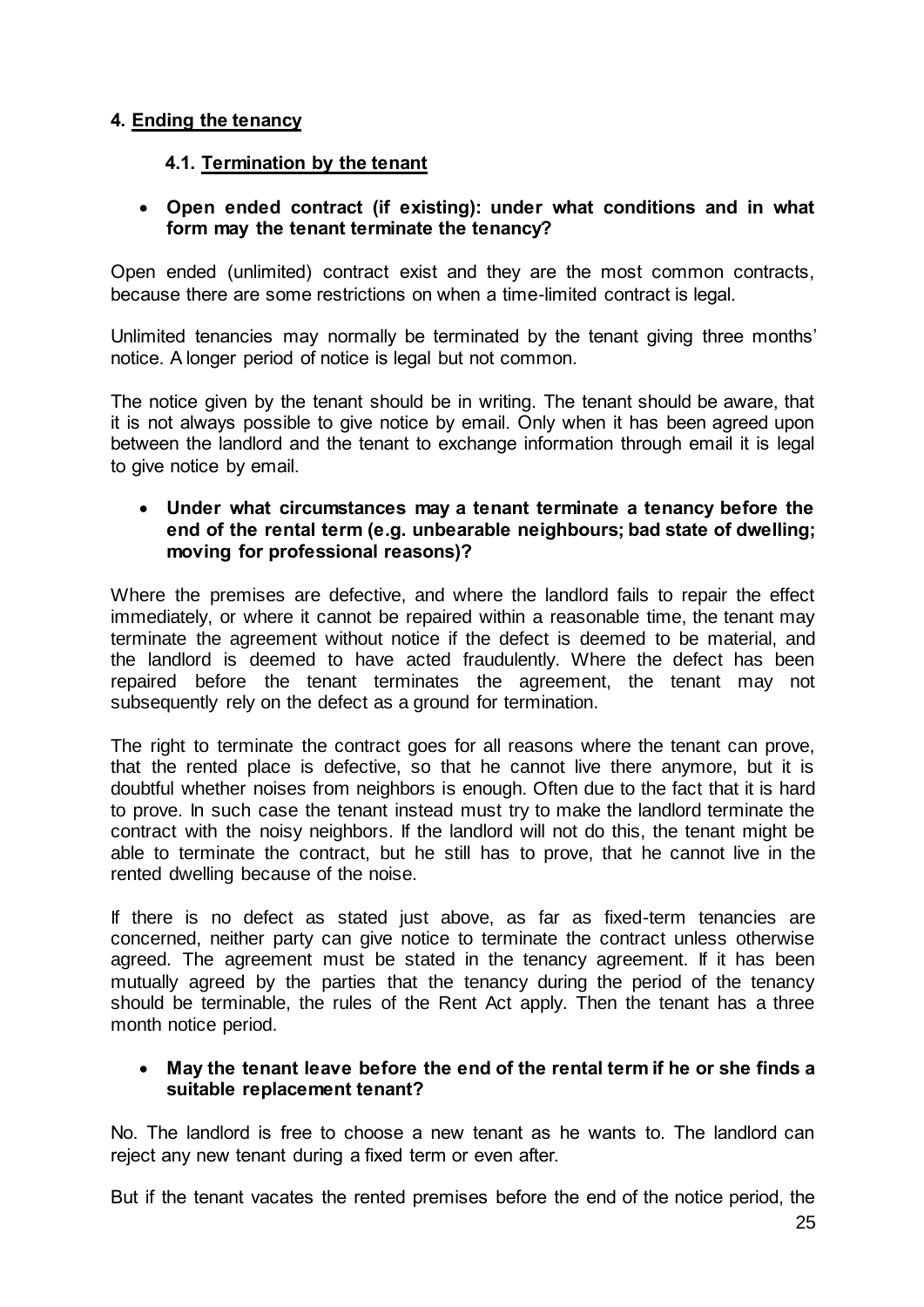landlord shall seek to re-let the premises. Any amount recouped by the landlord, or any amount which the landlord ought to have recouped by such re-letting shall be deducted from his claim against the tenant. This means that if the tenant finds a suitable tenant that the landlord rejects, the landlord might not be able to charge rent from the tenant who is moving out for some of the remaining rental term. But this is uncertain, so the tenant should be aware that the starting point is that the landlord cannot leave without the landlord's acceptance in this situation.

# **4.2. Termination by the landlord**

 **Open ended contract (if existing): under what conditions and in what form may the landlord terminate the tenancy (= eviction) (e.g. the landlord needs the house for himself or wants to renovate and use it differently in the future)?**

Ordinary period of notice also for the landlord is 3 months (expiring on the first working day of a month, not being a day preceding a public holiday).

Tenancies cannot be terminated with notice by the landlord except in the circumstances mentioned in the Danish Rent Act section 83. The conditions under which such termination may be allowed are stated in section 84.

Where the landlord intend to use the premises for his own purposes. He may terminate the contract with 1 years notice. Where the tenancy relates to a flat, it is a condition that it is the landlord himself (not his children e.g.) intends to occupy the flat. Where the property is jointly owned by several persons, the owners may only give a residential tenant notice of termination (where the flat is owner-occupied not previously occupied by the landlord, it is a further condition that the tenancy agreement was entered into prior to 1 July 1986).

Termination must be reasonable in view of the circumstances of both parties. In determining this factor, the duration of the landlord's ownership of the property and for the purpose of terminating a residential tenancy - the tenant's possibilities of finding suitable alternative accommodation should be considered. The tenant's age eventual illnesses etc. may be taken into consideration. This rule also applies where landlord has inherited the dwelling or bought it after sale including public auction.

Where the premises are owner-occupied, the tenancy shall not be subject to the right of termination except where the tenancy agreement has been entered into after conversion of the property into owner-occupied flats, and where the tenant was made aware at the commencement of the tenancy that the premises are an owneroccupied flat and that termination is subject to section 83.

Where the landlord is occupying a flat in the property when giving notice of termination, the landlord shall at the time of such notice offer the tenant to take over such flat.

There is no separate regulation on extraordinary termination (with notice) in the Rent Act. In terms of breach of contract by the tenant the landlords may terminate the contract without notice (in accordance with the Rent Act section 93).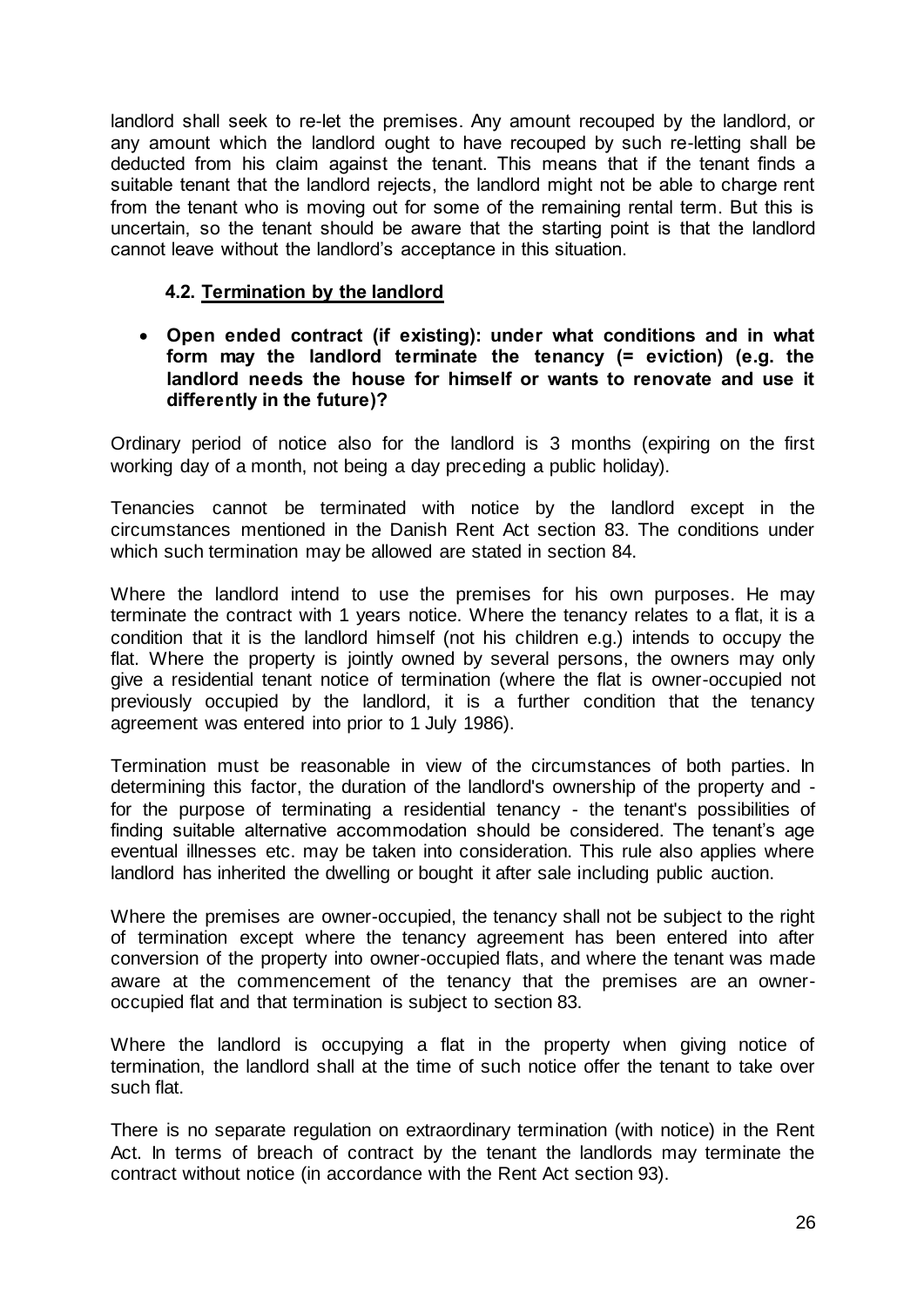The landlord's notice of termination shall be in writing, specifying out the tenant's right to object. The landlord's notice of termination shall further specify the ground for termination. If the notice does not state the said particulars, it shall be void.

# o **Must the landlord resort to court?**

If the tenant refuses to accept the notice of termination, he shall object in writing within 6 weeks from the date of receipt of the notice.

In that case, the landlord shall commence proceedings before the Housing Court within 6 weeks from the expiry of the time limit applicable to the tenant  $-$  if the landlord insists on the termination.

In cases of termination without notice, the landlord can go to the Bailiffs Court  $-$  if the case is about failing rent payments – or the Housing Court on any other reason for termination.

# **Are there any defences available for the tenant against an eviction?**

There are no rules on protection from eviction in the Rent Act. In some cases due to social legislation the local authorities has an obligation to help the evicted tenant to get a new home e.g. if it is a family with children and/or with social problems.

The tenant may stay in the rented apartment for as long proceedings before the court are in progress. No rules on possible extension of the contract etc. apply. But the tenant shall pay rent for as long as he is living in the premises and until the expiry of the usual period of notice after he has moved out  $-$  if the termination proofs to be valid. Also, the tenant shall indemnify the landlord from any loss, including the cost of recovering possession of the premises.

Where the matter for which the tenant is blamed is deemed to be immaterial, the landlord is not entitled to terminate the tenancy agreement without notice. This protection of the tenant can only be pleaded in very few cases under special circumstances e.g. when the tenants' bank forgot to transfer the amount to the landlords accounts or if the tenant has been hospitalized and unable to make the transfer on time. Even if the amount in question is very small (less than a month' rent or even just a few DKK) this is not a valid reason alone to find the matter immaterial.

#### **Under what circumstances may the landlord terminate a tenancy before the end of the rental term?**

# o **Are there any defences available for the tenant in that case?**

No. As stated just above there are no rules on protection from eviction in the Rent Act.

#### **What happens if the tenant does not leave after the regular end of the tenancy or does not hand in (all) the keys of the dwelling?**

On termination by the landlord, the tenant shall vacate the premises immediately. If this does not happen, the landlord may start proceedings at the Bailiffs Court at once and evict the tenant through here. This applies when rent or other money liability has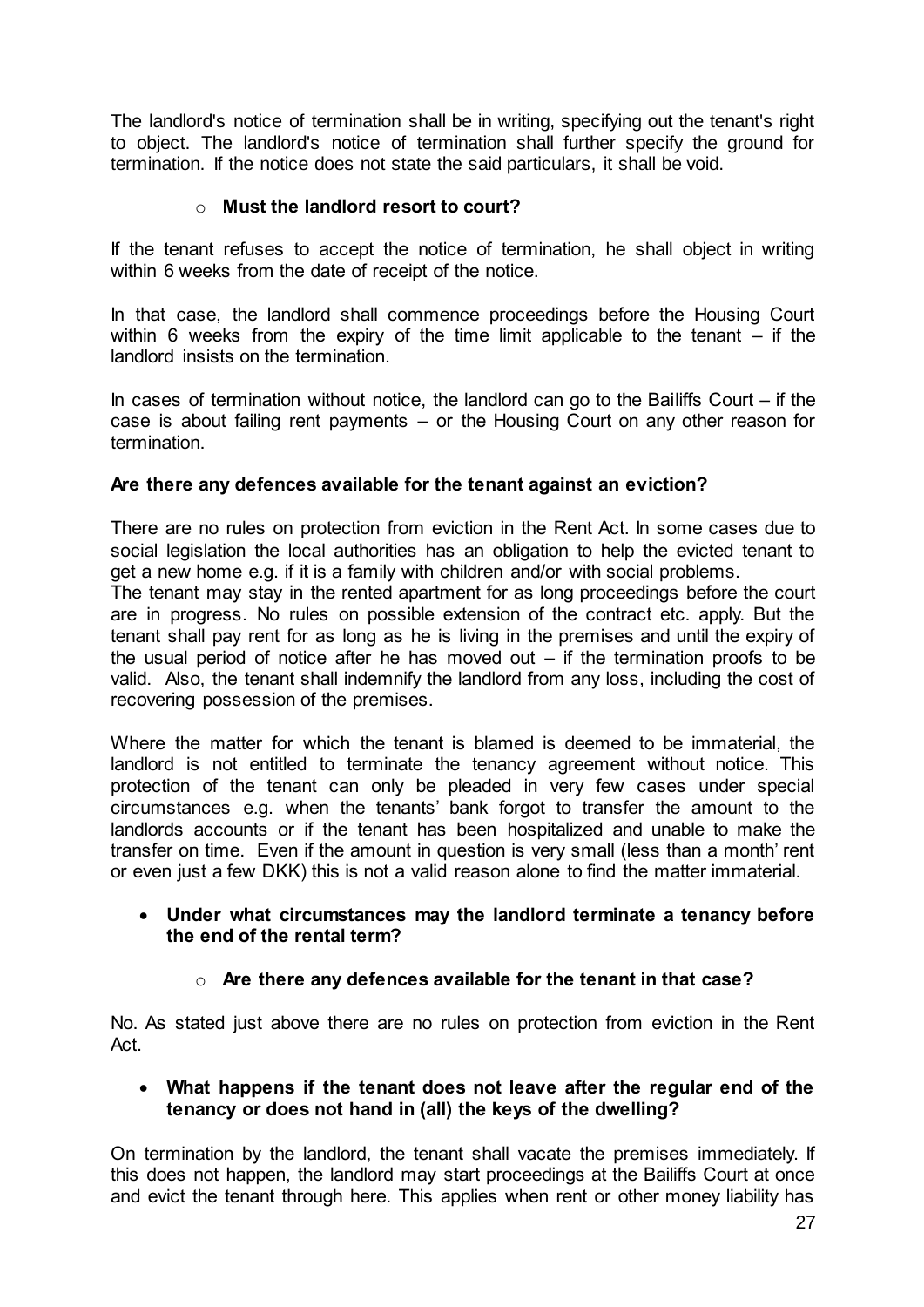not been paid on time as stated above. Both formal and material objections will be tried by the Bailiffs Court. The Courts decision can be can be brought before the High Courts.

On any other reason for termination without notice the landlord may start his proceedings in the Housing Courts that will try the tenants' formal and material objections against the termination. The Courts decision can be can be brought before the High Courts.

When (if) the landlord gets the verdict, that the termination was valid, the landlord may proceed through the Bailiffs Court and get the tenant evicted with no possible objection from the tenant.

# **4.3. Return of the deposit**

### **Within what timeframe and under what conditions does the landlord have to return the tenant's security deposit?**

There is no regulation on this. Usually 1-2 months is normal. Then the landlord has time to gather information on cost from the craftsman etc.

This also means that the only thing the tenant can do  $-$  if the landlord refuses to pay back the deposit – is to make a claim to the Rent Tribunal. This might take more than 3-4 months.

# **What deductions can the landlord make from the security deposit?**

The landlord may demand payment of a deposit held as security for the tenant's obligations upon vacating the premises. This includes rent that has not been paid as well as any claims against the tenant regarding maintenance or breach of contract.

### o **In the case of a furnished dwelling: may the landlord make a deduction for damages due to the ordinary use of furniture?**

In general the answer is no. If it is agreed in the tenancy contract, that the tenant is liable for deterioration due to wear and tear, the tenant might be liable. But this is not a common clause in contracts on furnished homes.

# **4.4. Adjudicating a dispute**

#### **In what forum are tenancy cases typically adjudicated?** o **Are there specialized courts for adjudication of tenancy disputes?**

Disputes arising from tenancy agreements are brought before special divisions of the County Courts called the Housing Courts. The only difference between the Housing Court and an ordinary court is that the Housing Court consists of three judges instead of one. Two of them are lay judges nominated by tenants and landlords associations respectively. Most decisions made by the Housing Courts can be brought before the High Courts, and their decisions are only rarely brought before the Supreme Court.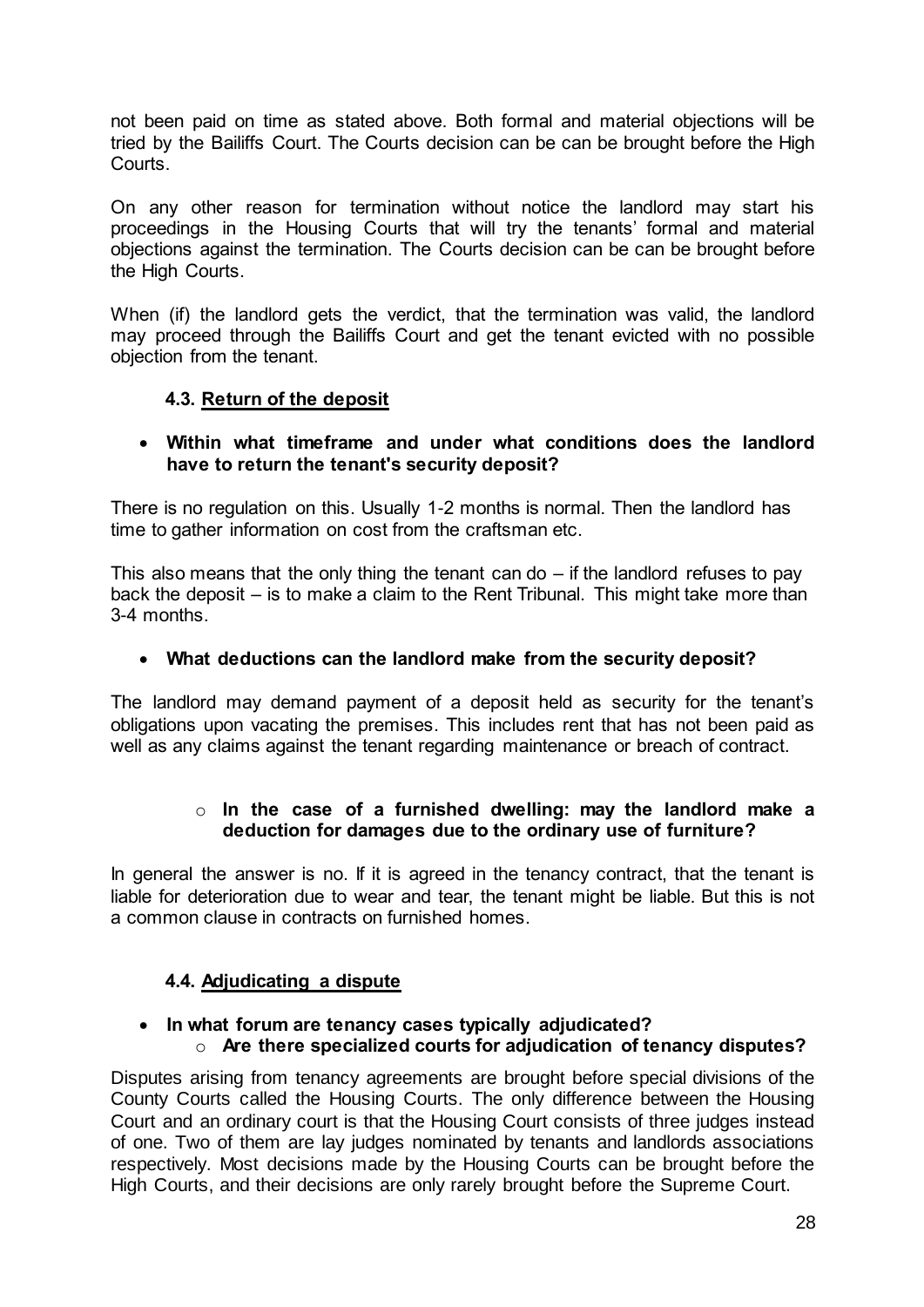Most disputes must be brought before the Rent Tribunal before it can be brought before the Housing Court. If the tribunal has jurisdiction, the dispute cannot be brought before the courts before the tribunal has made a decision. The Rent Tribunals consist of three members. The chairman must be someone legally qualified, but not a lawyer in private practice. Two lay members are nominated by tenants and landlords associations respectively. The decisions made by the tribunals can be referred to by the courts.

#### o **Is an accelerated form of procedure used for the adjudication of tenancy cases?**

No, not specifically. If the claim is less than DKK 50.000 it can be brought through a small claims procedure, which is often cheaper and faster. There is no specific regulation on such claims regarding tenancy disputes but the Housing Court is also competent to rule in these cases.

#### o **Is conciliation, mediation or some other form of alternative dispute resolution available or even compulsory?**

When a dispute is brought before the Housing Court the involved parties are often offered court-based mediation, but it is not used very often. There will be no mediation or alternative dispute resolution if the parties have not made an agreement on this.

# **5. Additional information**

#### **How does a prospective tenant proceed in order to get social or subsidized housing (e.g. dwellings offered by housing associations, municipalities, public bodies etc.) or housing allowances?**

As regards ordinary social family dwellings, there are essentially no requirements concerning tenants for them to be taken into consideration in connection with the dwelling. The dwellings are allocated on the basis of a waiting list. The general rule for the letting of social family dwellings is that they are let according to seniority on the waiting list. Some groups of individuals have a right of pre-emption on the waiting list: Families with children have a right of pre-emption concerning larger apartments, and the elderly and disabled have a right of pre-emption concerning certain dwellings that are suitable for the elderly and disabled. People who already have a dwelling in the housing organisation have a right of pre-emption ahead of external applicants (right of promotion).

For housing-related/social purposes, the municipal council may take decisions concerning allocation rights concerning 25% of vacant dwellings for families and young people. The right of allocation takes precedence over the waiting list. Furthermore, rules have been established which are aimed at strengthening the composition of residents in social housing areas, encompassing combined letting, letting in specially designated housing areas and flexible letting rules.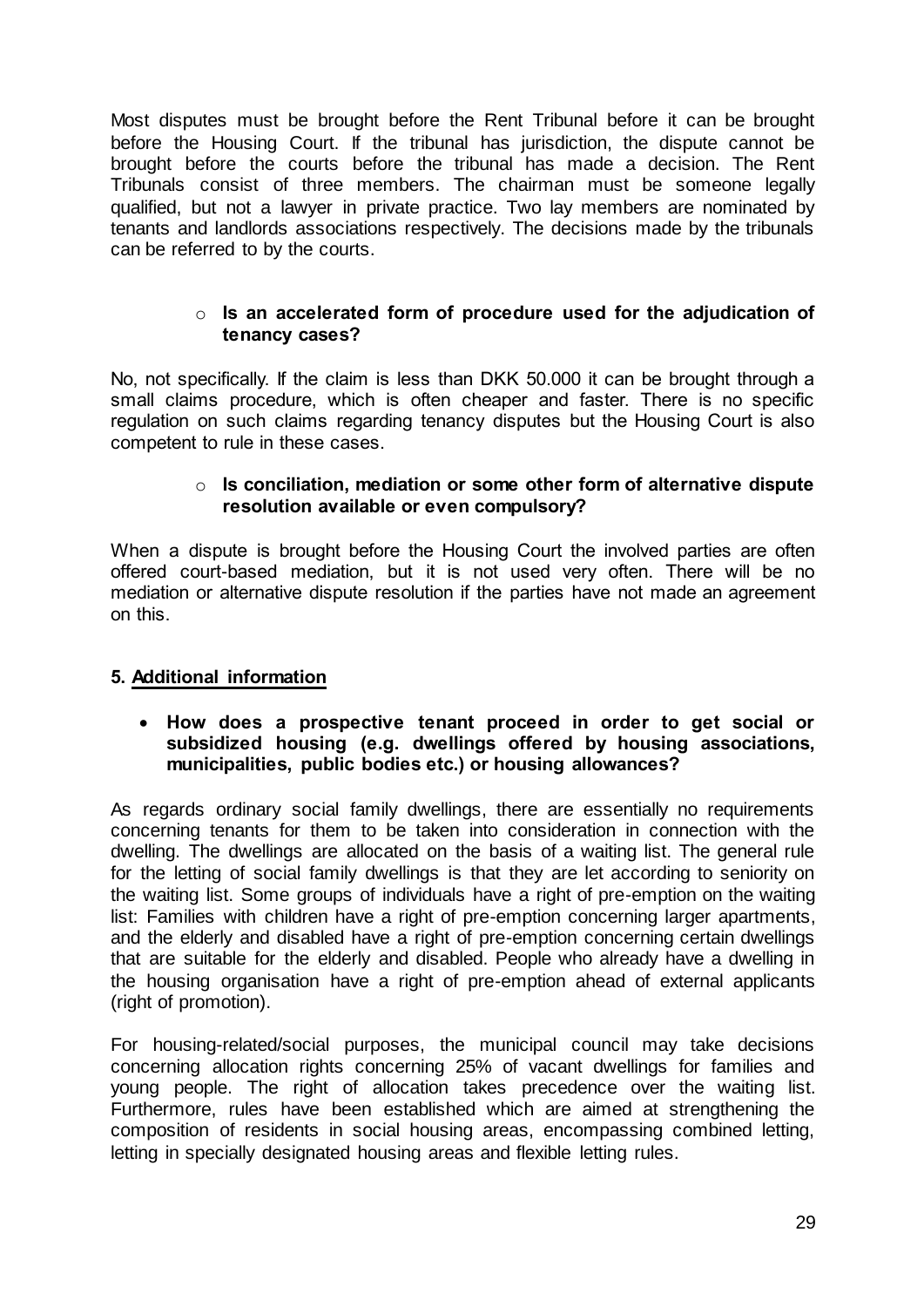All tenants (either in private or in social rented housing) may be subsidised directly should their income not exceed a certain level. Tenants can receive housing support to help them pay their ongoing housing expenses. Housing support is calculated on the basis of the housing expenses, the size of the dwelling, the household's income and the size of the household.

Housing support for everyone other than those on a state pension is called *boligsikring* ("housing security"). Housing security is only paid for rental properties and these properties are generally required to have a separate kitchen. Housing security is paid to non-pensioners and those granted an early retirement pension in accordance with the regulations concerning early retirement pension following the early retirement pension reform.

Housing support for those on an early retirement pension is known as *boligydelse* ("housing benefit"). In some cases, tenants can obtain loans to pay the deposit that is required when they move into a new property. Loans for tenant deposits are generally only paid for social housing and certain older dwellings. For refugees and certain other groups, loans may however also be granted for other dwellings.

# **Is any kind of insurance recommendable to a tenant?**

The tenant's personal property should be insured through housing contents insurance. The tenant should make sure such insurance also covers damages from claims regarding any installations in the rented premises (e.g. dishwashers, antennas).

# **Are legal aid services available in the area of tenancy law?**

Consulting a lawyer might be expensive in Denmark, but the Courts however have an obligation to provide guidance on how to fill in forms e.g. to file a complaint before the court or file a defence and how to obtain legal aid and free legal aid and on how to claim under a legal expenses insurance.

If a tenant earns less than DKK 294.000 (2012) and live alone – or living with another person in total less than DKK 374.000 he might be able to get free legal aid if some conditions regarding the case are fulfilled. If the tenants' yearly earnings are below the amounts mentioned and the landlord files a complaint to the Housing Court regarding a case that the tenant has won before the Rent Tribunal, the tenant will always be entitled to free legal aid.

Legal aid insurance is not obligatory. This type of insurance goes with a lot of different other insurance types but typically tenants with only a small income do not have such insurance. If a tenant has legal aid insurance the coverage includes as a minimum all cases where the tenant could obtain free legal aid.